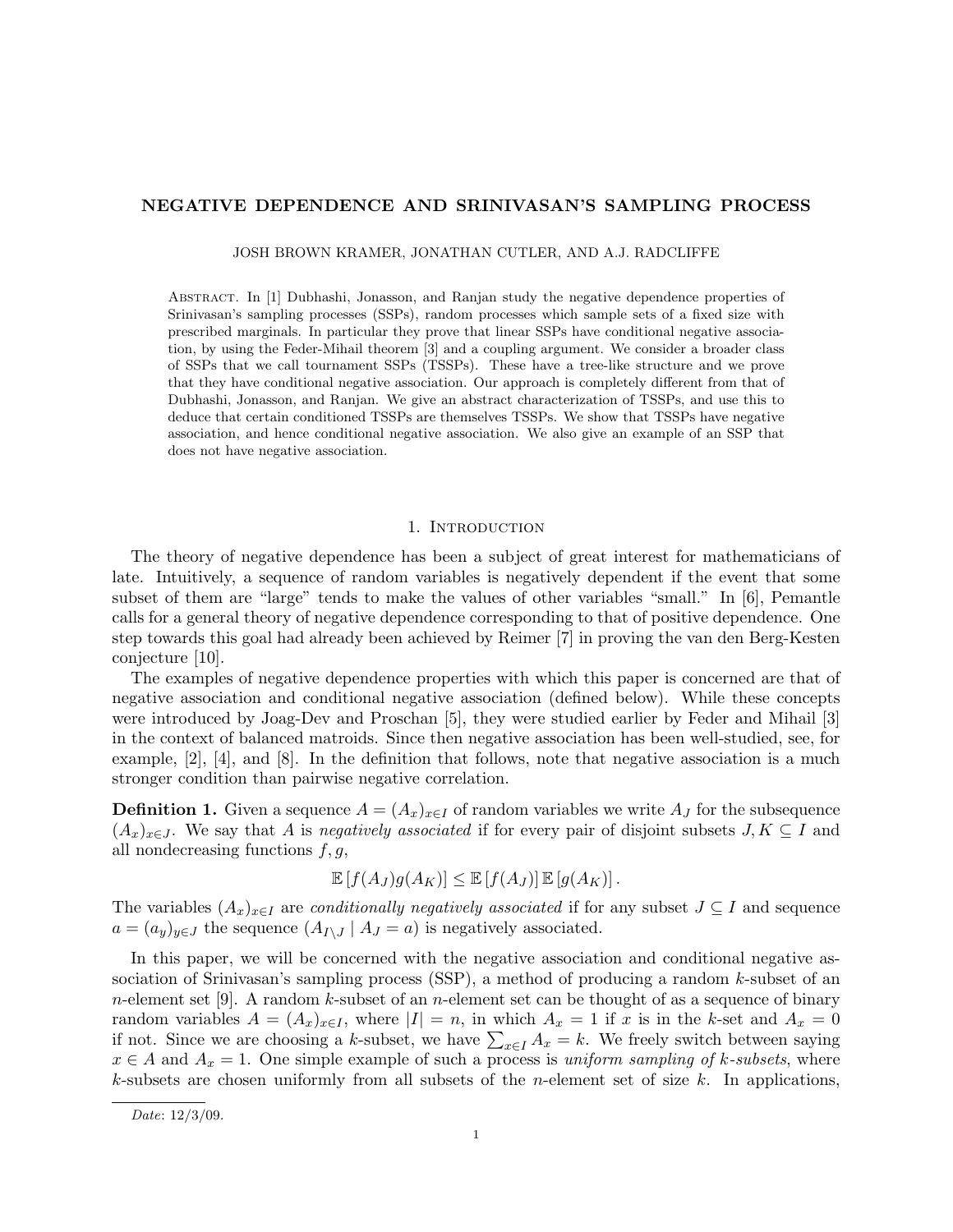including integer linear programming, it is desirable to be able to prescribe the marginals, i.e.,  $\mathbb{P}(A_x = 1) = p_x$  where  $0 \le p_x \le 1$  for all  $x \in I$ . This rules out uniform sampling. One way to address this issue is with rejection sampling. We can pick independent samples from I according to given marginals and reject samples not having size k. In practice, however, this method is slow.

Srinivasan's sampling process was introduced as a method of producing random k-sets from an n-element set quickly and with given marginals. The question of whether SSPs have negative association and conditional negative association was considered by Dubhashi, Jonasson, and Ranjan [1].

Before we define SSPs, we introduce some results related to negative association and conditional negative association. Feder and Mihail [3] gave a somewhat surprising sufficient condition for CNA, involving the notion of variables of positive influence, defined as follows.

**Definition 2.** Let  $A = (A_x)_{x \in I}$  be real-valued random variables and F be an A-measurable random variable (i.e., some function of the  $A_x$ ). Then we say  $A_y$  is a variable of positive influence for F if

$$
\mathbb{E}[F \mid A_y = t]
$$

is a nondecreasing function of t.

Feder and Mihail showed that the relatively weak property of conditional pairwise negative correlation along with the existence of a variable of positive influence, gives conditional negative association.

**Theorem 1** (Feder and Mihail [3]). Let  $(A_x)_{x\in I}$  be binary random variables such that for any  $J \subseteq I$ , and any  $a = (a_y)_{y \in J}$ , the random sequence  $(B_x)_{x \in I \setminus J} = (A_x \mid A_J = a)_{x \in I \setminus J}$  satisfies the following:

- Every nondecreasing  $B$ -measurable  $F$  has a variable of positive influence;
- The  $B_x$  are pairwise negatively correlated.

Then the variables  $(A_x)_{x\in I}$  are conditionally negatively associated.

Thus, when studying random  $k$ -sets, it is enough to show that they have conditional pairwise negative correlation in order to show that they have CNA. In [1], a rather complicated coupling argument is used to show this in the special case of so-called linear SSPs. In this paper we discuss a broader class of SSPs called tournament SSPs. We show that this class of SSPs can be described by a slightly different random process that we call a tournament sample. This allows us to give an abstract characterization of tournament SSPs, and use this characterization to show that certain conditioned tournament SSPs are, in fact, tournament SSPs themselves. This in turn allows us to deduce conditional negative association for tournament SSPs directly from the much simpler fact that they have negative association, bypassing the Feder-Mihail theorem.

Further, we disprove a conjecture of Dubhashi, Jonasson and Ranjan by exhibiting an SSP that does not even have negative association. This is in fact a counterexample to Theorem 5.1 in their paper. The proof they give is correct for linear SSPs, but does not apply, as they claim, to arbitrary SSPs.

#### 2. Srinivasan's sampling process

Given a finite index set I, Srinivasan's sampling process [9] is a probability distribution on  $\binom{l}{k}$  $\binom{l}{k}$ (the set of all k-subsets of I) for some  $0 \leq k \leq |I|$ . It is determined by a sequence  $(p_x)_{x \in I}$  of probabilities satisfying  $\sum_{x\in I} p_x = k$ , together with a total ordering (which we refer to as the "match ordering") on  $\binom{I}{2}$ <sup>1</sup>/<sub>2</sub>). If A is a random variable with this distribution then for every  $x \in I$  we have  $\mathbb{P}(x \in A) = p_x$ . From another perspective we are defining binary random variables  $(A_x)_{x \in I}$ such that  $\mathbb{P}(A_x = 1) = p_x$  and  $|\{x \in I : A_x = 1\}|$  is always k.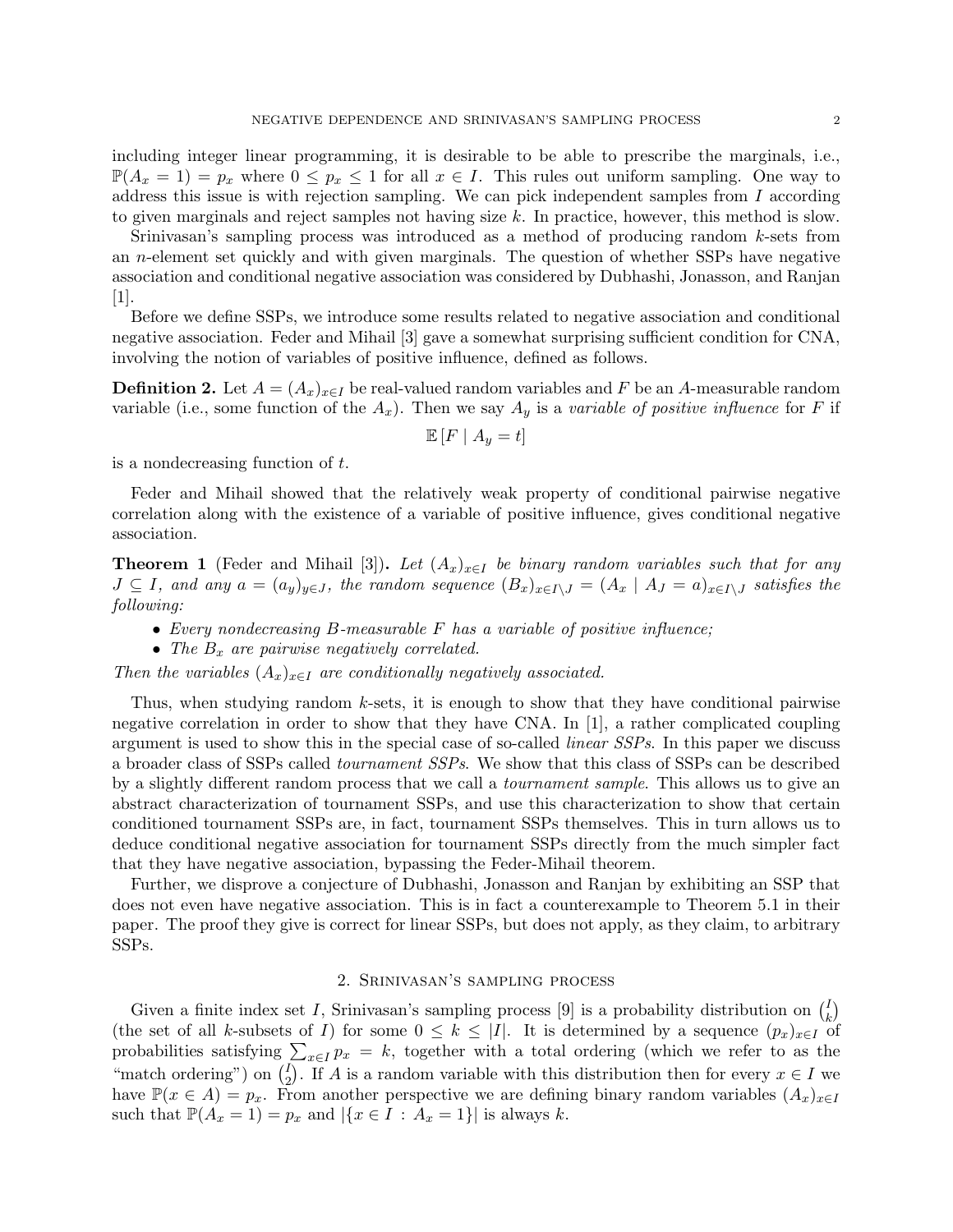In outline the distribution is defined iteratively as follows: we initialize variables  $(w_x)_{x\in I}$  to  $w_x := p_x$ . For each pair  $\{x, y\}$  in turn we look at the current values of  $w_x$  and  $w_y$ . We play a "match" between  $x$  and  $y$  and, based on the (random) outcome of the match, we change the values of  $w_x$  and  $w_y$  in such a fashion that one of them is set to either 0 or 1 and their sum remains constant. We carefully ensure that during this procedure any value  $w_x$  that is currently set to 0 or 1 is never subsequently changed. Thus at the end of the procedure all of the  $w_x$  are either 0 or 1 (and exactly k of the  $w_x$  are 1). We then let the random variables  $A_i$  be defined by  $A_x = w_x$ . Our process also guarantees that  $\mathbb{P}(A_x = 1) = p_x$ . A careful definition is best given inductively.

**Definition 3.** Let I be a finite index set, let  $p = (p_x)_{x \in I}$  a family of probabilities such that  $\sum_{x} p_x =: k$  is an integer, and let < be an ordering on  $\binom{l}{2}$  $\binom{I}{2}$ . Then a random subset A is generated by the Srinivasan sampling process  $SSP(I, p, \langle \rangle)$  if it is obtained in the following inductive fashion. If  $I = \emptyset$  then we set  $A = \emptyset$  with probability 1. If  $I = \{x\}$  then (recalling that  $p_x = k$  is either 0 or 1) we set A to be the unique k-set contained in I with probability 1. If neither of these trivial cases apply, so  $|I| \geq 2$ , we consider the <-first pair  $\{x, y\} \in {I_2 \choose 2}$  $2<sup>1</sup>$ ). There are three cases, depending on the magnitude of  $p_x + p_y$ .

- (a)  $0 < p_x + p_y \le 1$ : In this case we play a match between x and y and the loser is marked as not being in A. The winner is chosen randomly (and this random choice is independent of other random choices in the algorithm). Denoting the winner by  $W$  and the loser by  $L$  we have  $W = x$  with probability  $p_x/(p_x + p_y)$  and  $W = y$  with probability  $p_y/(p_x + p_y)$ . Then we generate A' by the Srinivasan sampling process with parameters  $I' = I \setminus \{L\}$ ,  $\langle -\angle |_{I'}$ , and  $p'$ given by  $p'_W = p_i + p_j$  and  $p'_x = p_x$  for  $x \neq W$ . Note that  $\sum_{x \in I'} p'_x = \sum_{x \in I} p_x = k$ . Then set  $A = A'$ .
- (b)  $1 < p_x + p_y < 2$ : In this case we play a match between x and y and the loser is marked as being in A. [For a discussion about the choice of this terminology see after this definition.] Again denoting the winner by  $W$  and the loser by  $L$  we have

$$
\mathbb{P}(W = x) = \frac{1 - p_x}{2 - p_x - p_y} \qquad \mathbb{P}(W = y) = \frac{1 - p_y}{2 - p_x - p_y}.
$$

Then we generate A' by the Srinivasan sampling process with parameters  $I' = I \setminus \{L\}, \langle -\rangle = \langle |I', \rangle$ and p' given by  $p'_W = p_i + p_j - 1$  and  $p'_x = p_x$  for  $x \neq W$ . Note that  $\sum_{x \in I'} p'_x = (\sum_{x \in I} p_x) - 1$ . Then set  $A = A' \cup \{L\}.$ 

(c) If  $p_x = p_y = 0$ , or similarly  $p_x + p_y = 2$ , then we can deal with both x and y simultaneously. We generate A' by the Srinivasan sampling process with parameters  $I' = I \setminus \{x, y\}$ ,  $\lt' = \lt' |I'$ , and  $p' = p |_{I'}$ . Then we set  $A = A'$  (if  $p_x = p_y = 0$ ) or  $A = A' \cup \{x, y\}$  (if  $p_x = p_y = 1$ ).

We abuse terminology slightly and use  $SSP(I, p, \langle)$  to denote both the random variable described above and also its distribution.

Our terminology concerning winners and losers is consistent in the sense that in each match the loser's status becomes fixed and the winner continues on to play in further matches. In case (c) above we say that both  $x$  and  $y$  are losers of the match. This allows us to talk more smoothly about the progress of the SSP.

**Definition 4.** If A is generated by an  $SSP(I, p, \leq)$  then we refer to the SSP that is used after the j<sup>th</sup> match to generate the remainder of A as the j<sup>th</sup> subprocess. Note that the parameters of the  $j<sup>th</sup>$  subprocess are random variables. We categorize the matches that are played in the the Srinivasan sampling process in the following way. If the match falls under (a) of Definition 3 we call it a loser-out match. If it falls under (b) we call it a loser-in match, and it if falls under (c) we call it a double loser-out or double loser-in match, as appropriate.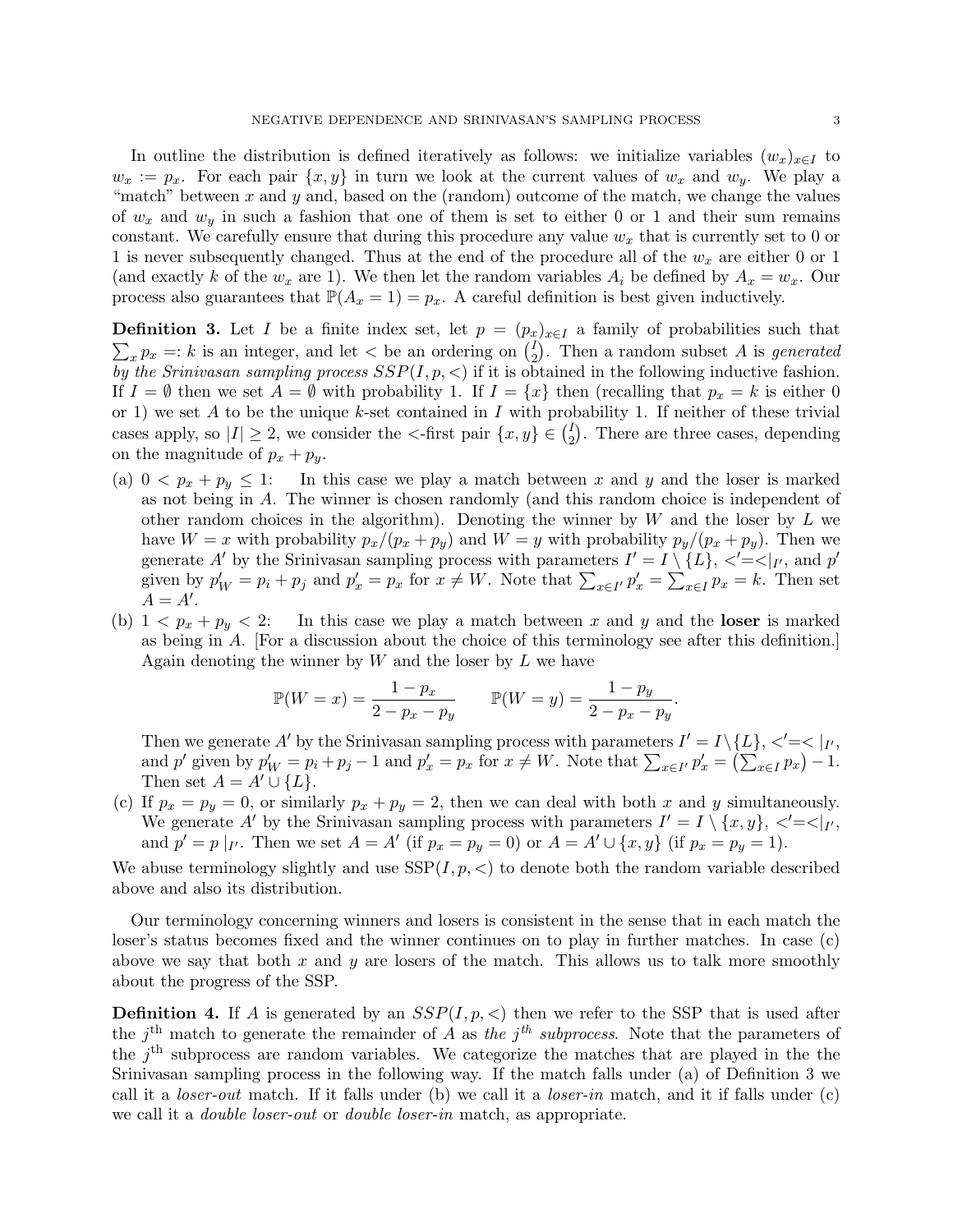It was conjectured in [1] that all SSPs have conditional negative association. This conjecture turns out to be false. We give here a counterexample. In fact it is a counterexample to Theorem 5.1 of [1], since it doesn't even have negative association<sup>1</sup>.

**Example 1.** Define  $p_i = 4/7$  for  $i = 1, 2, ..., 7$ . Let  $\lt$  be the ordering on  $\binom{[7]}{2}$  $2^{7}$ ) given by:

$$
{1,2}, {1,3}, {1,4}, {1,5}, {1,6}, {1,7}, {3,4}, {2,3}, {2,4}, {2,5}, {2,6},{2,7}, {3,5}, {3,6}, {3,7}, {4,5}, {4,6}, {4,7}, {5,6}, {5,7}, {6,7}.
$$

Note that this ordering is the lexicographic ordering, except that match  $\{3, 4\}$  is played immediately after all matches involving 1. We let  $A \sim \text{SSP}([7], p, \langle \cdot \rangle)$ . The probabilities of the 4-sets of [7] being chosen are displayed in the table below. Sets that are not listed have probability 0 of being chosen.

| 4-set            | Probability | 4-set         | Probability |
|------------------|-------------|---------------|-------------|
| $\{1, 2, 3, 6\}$ | 1/56        | $\{1,4,5,6\}$ | 1/14        |
| $\{1, 2, 3, 7\}$ | 1/56        | $\{1,4,5,7\}$ | 1/14        |
| $\{1, 2, 4, 6\}$ | 9/280       | $\{1,4,6,7\}$ | 1/28        |
| $\{1, 2, 4, 7\}$ | 9/280       | $\{2,3,4,6\}$ | 2/35        |
| $\{1, 2, 5, 6\}$ | 3/175       | $\{2,3,4,7\}$ | 2/35        |
| $\{1, 2, 5, 7\}$ | 3/175       | $\{2,3,5,6\}$ | 12/175      |
| $\{1, 2, 6, 7\}$ | 3/350       | $\{2,3,5,7\}$ | 12/175      |
| $\{1,3,4,6\}$    | 1/28        | $\{2,3,6,7\}$ | 6/175       |
| $\{1,3,4,7\}$    | 1/28        | $\{2,4,5,6\}$ | 2/35        |
| $\{1,3,5,6\}$    | 1/14        | $\{2,4,5,7\}$ | 2/35        |
| $\{1,3,5,7\}$    | 1/14        | $\{2,4,6,7\}$ | 1/35        |
| $\{1,3,6,7\}$    | 1/28        |               |             |

A routine calculation shows that

$$
\mathbb{P}(\{2,3,4\} \subseteq A) - \mathbb{P}(2 \in A) \mathbb{P}(\{3,4\} \subseteq A) = \frac{2}{245},
$$

and so A fails to be negatively associated since

$$
\mathbb{E}(\mathbb{1}(2 \in A)\mathbb{1}(\{3,4\} \subseteq A)) > \mathbb{E}(\mathbb{1}(2 \in A))\mathbb{E}(\mathbb{1}(\{3,4\} \subseteq A)).
$$

One can understand this by considering the question of whether 1 wins the first match (in which case 2 is definitely in A). If 1 wins then the next match is the losing match 1 vs. 3, biased 4 to 1 in favor of 3. Then, assuming that 3 is not eliminated, 3 plays 4 with respective probabilities 5/7 and  $4/7$ , giving a probability of  $2/7$  that they are both in A. On the other hand if 2 wins the first match then 3 and 4 play each other immediately, both with probabilities 4/7 and there is a 1/7 probability that they are both in A.

There is a natural class of SSPs whose structure is more regular. These are the linear SSPs, in which, in every match after the first, a new contender plays against the winner of the previous match.

<sup>&</sup>lt;sup>1</sup>In the proof of Theorem 5.1 of [1] the authors introduce a random variable  $Z$  representing the outcome of the first match and claim that Z is independent of the random variables  $A_x$  for all x not involved in the first match. This is correct for linear SSPs, and, as we prove later, for tournament SSPs, but is not true in Example 1.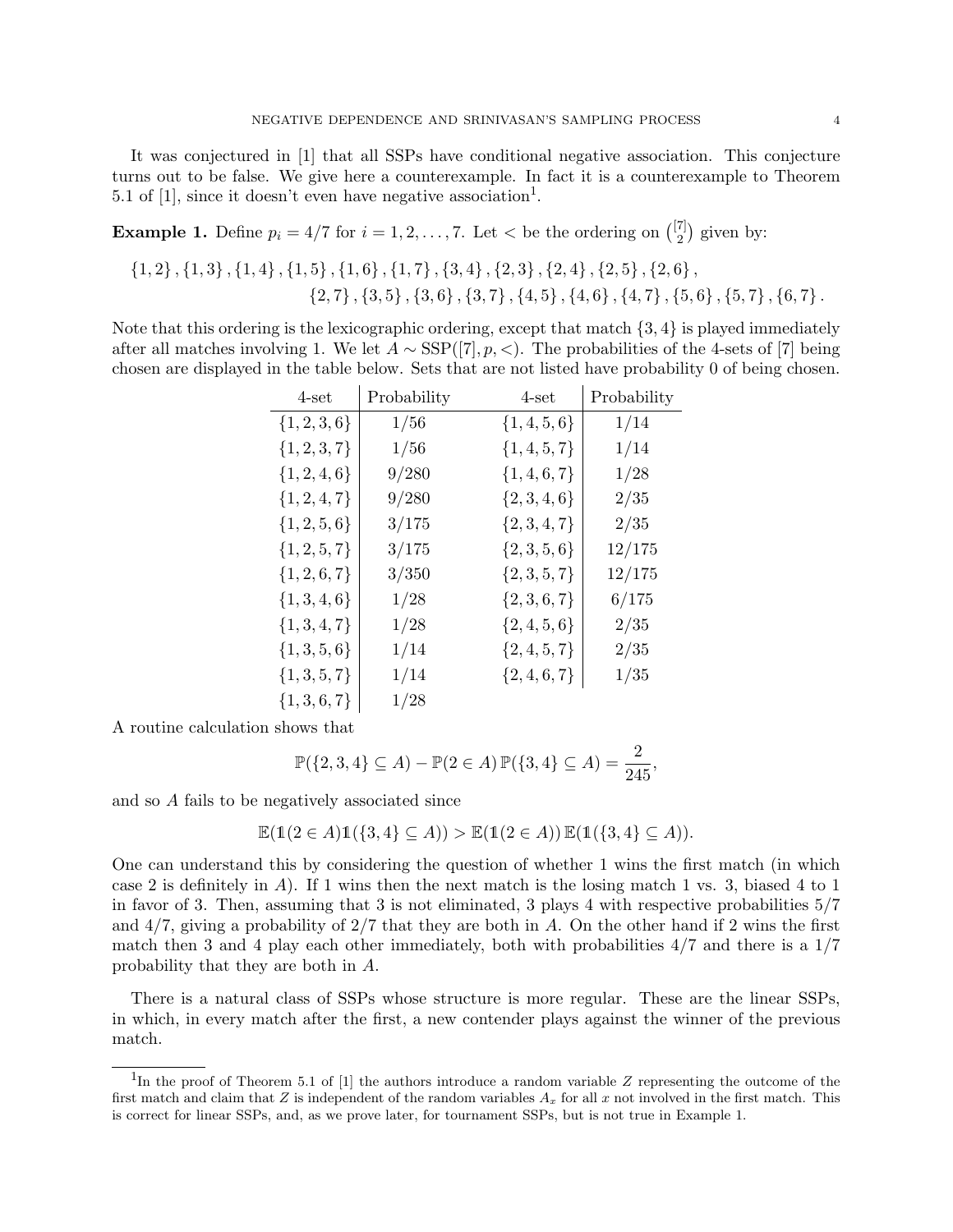**Definition 5.** Suppose that  $I = \{x_1, x_2, \ldots, x_n\} \subset \mathbb{N}$  has  $x_1 < x_2 < \cdots < x_n$ . Let  $\leq_L$  be the lexicographic order on  $\binom{I}{2}$  $\binom{1}{2}$  defined by  $A \leq_L B$  if  $\min(A \triangle B) \in A$ . When we generate a random subset of I by the Srinivasan sampling process  $SSP(I, p, \langle L \rangle)$ , we start by playing a match between  $x_1$  and  $x_2$ . Next we play  $x_3$  against the winner of the first match (whichever was not fixed to 0 or 1). Then  $x_4$  plays against the winner of the second match, and so on. Due to this behavior this type of SSP has been called a *linear SSP*; we denote it by  $LSSP(I, p)$ .

There are several ways in which linear SSPs are easier to understand than general SSPs. The essential reason is that for a linear SSP the general outline of the process is known from the beginning. To be precise the parameters of the  $j<sup>th</sup>$  subprocess do not depend on the prior random choices. In advance of playing match  $i$  we know whether it will be an loser-out match or an loser-in match; we know that one of the contestants is  $x_{i+1}$  and that its opponent is one of  $x_1, x_2, \ldots, x_i$ .

Theorem 2 (Dubhashi, Jonasson, and Ranjan [1]). The distribution produced by an linear SSP has conditional negative association.

# 3. Tournament SSPs

In this section we present the main results of the paper. We generalize Theorem 2 to a class of SSPs we call tournament SSPs or TSSPs. These are SSPs for which the match schedule has a tree structure. In the construction of a TSSP we imagine the various potential elements of our random set A as competing in a tournament. Leaves of the tree correspond to elements of the ground set I; internal vertices correspond to matches. For a given tournament structure there are many edge orderings which implement it (the same is true for linear SSPs). In Section 4 we discuss these orderings. In this section we give an abstract characterization of TSSPs. This allows us to deduce that certain conditioned tournament TSSPs are themselves TSSPs. This immediately implies that TSSPs have conditional negative association, since we prove that TSSPs have negative association. Our theorems for tournament SSPs apply in particular to linear SSPs.

In order to make the definition of a TSSP clear, we first need to define the notion of a tournament tree, and also the reduction of a tree (the tournament structure corresponding to the situation after one match has been played).

**Definition 6.** A *tournament tree* is a rooted binary tree. If T is a tournament tree with root  $r$ , and x and y are leaves of T with a common parent m, we define the reduction of T at m, denoted  $T_m$ , to be  $T$  with leaves  $x$  and  $y$  deleted. This is a tournament structure, which carries no information about the winner of the first match. When we need to record such information we talk about the reduction of T in which x beats y, denoted  $T_{x/y}$ , which is simply  $T_m$  with x replacing m. The root of  $T_{x/y}$  is r unless  $r = m$ , in which case the root of  $T_{x/y}$  is x. We call the non-leaf vertices of T matches, since they correspond to matches in the tournament. There is a natural (partial) order on the vertices of T in which  $a \geq_T b$  if a is on the unique  $b-r$  path in T. In fact  $(V(T), \geq_T)$  is a join semi-lattice; for all  $a, b \in V(T)$  there exists a unique least upper bound  $a \vee b$  such that  $c \geq a, b$  iff  $c \ge a \vee b$ . In particular, if  $x, y \in I$  are leaves of T then  $x \vee y$  is the unique match of the tournament in which x might meet y. For this reason we define match $(x, y) = x \vee y$ .

Now we define tournament SSPs precisely. We define, inductively, the notion of an edge ordering implementing a tournament structure.

**Definition 7.** Let T be a tournament tree with root r and set of leaves I. Let  $\lt$  be a total order on  $\binom{I}{2}$  $\binom{1}{2}$ . We say that  $\lt$  *implements the tournament structure T* if firstly, the  $\lt$ -first pair  $\{x, y\}$  contains two leaves of T with a common parent m, and secondly, we have both that  $\langle |I_{\setminus \{y\}}|$  implements the tournament structure  $T_{x/y}$ , and  $\langle |I\rangle_{x}$  implements  $T_{y/x}$ . The empty ordering implements the unique one vertex tournament tree.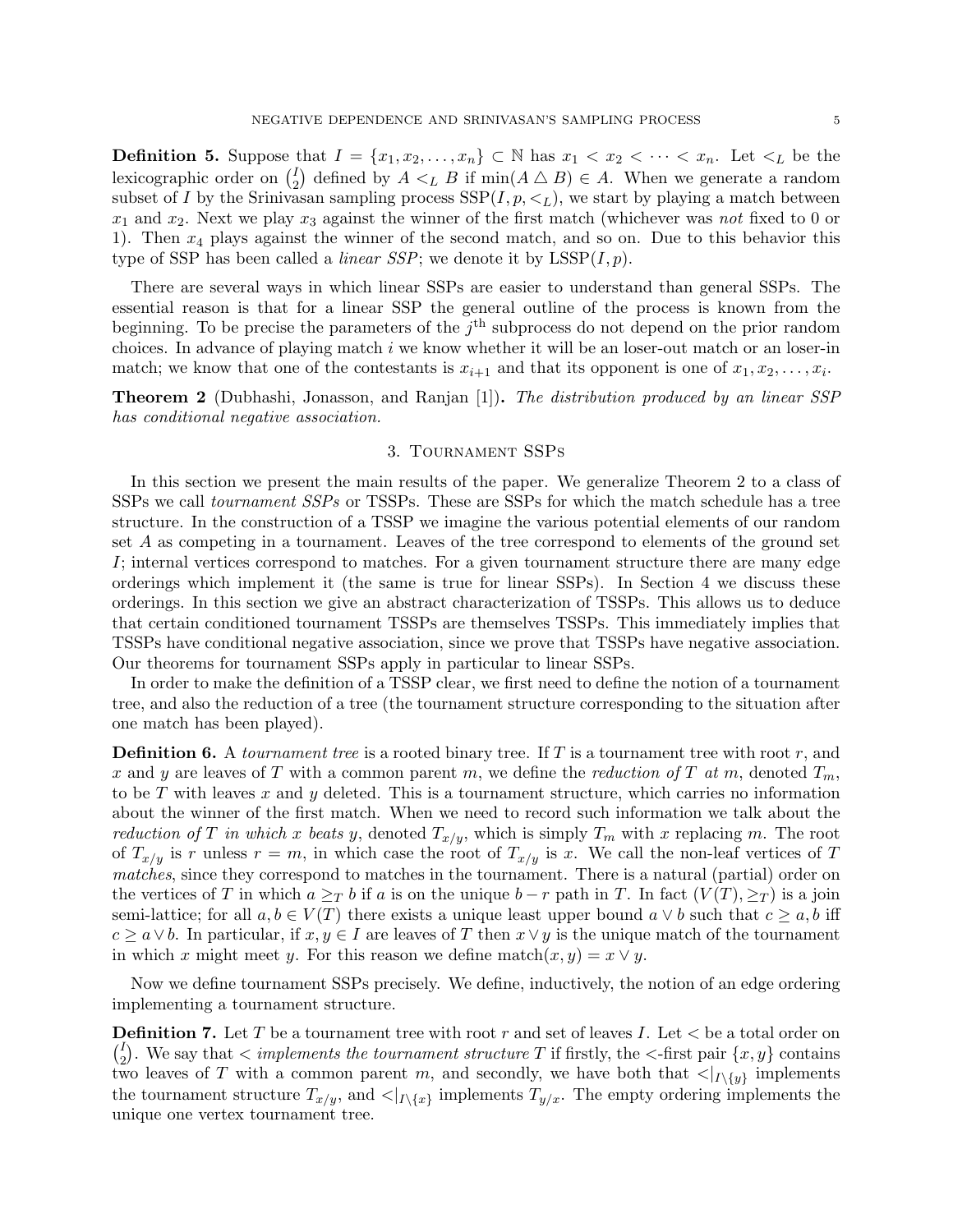Our aim now is to prove that if two match orderings,  $\langle$  and  $\langle$  say, both implement the tournament structure T then the two distributions  $SSP(I, p, \langle)$  and  $SSP(I, p, \langle')$  are the same. We'll show this by giving a description of this distribution that is clearly independent of the ordering. To this end we introduce another distribution that we call a tournament sample.

**Definition 8.** Let T be a tournament tree with set of leaves I and let  $p = (p_x)_{x \in I}$  be a family of probabilities with  $\sum_{x \in I} p_x = k$ , an integer. We start by extending p to be a function on all the vertices of  $T$ . For a match  $m$  of  $T$  define

$$
k_m = \sum_{\substack{x \in I \\ x < T^m}} p_x
$$
\n
$$
p_m = k_m - \lfloor k_m \rfloor.
$$

Suppose now that m is a match with children a and b. The children of m might of course be either leaves or matches.] We say that m is an *loser-out match* if  $p_a + p_b \le 1$ , otherwise we say it is an loser-in match. Let  $Z_m$  be a two valued random variable whose possible values are a and b. The  $Z_m$  are chosen to be independent, and to satisfy

$$
\mathbb{P}(Z_m = a) = \begin{cases} p_a/(p_a + p_b) & m \text{ is an loser-out match} \\ (1 - p_a)/(2 - p_a - p_b) & m \text{ is an loser-in match,} \end{cases}
$$

$$
\mathbb{P}(Z_m = b) = \begin{cases} p_b/(p_a + p_b) & m \text{ is an loser-out match} \\ (1 - p_b)/(2 - p_a - p_b) & m \text{ is an loser-in match.} \end{cases}
$$

In the extreme cases when  $p_a + p_b = 0, 2$  we allow  $Z_m$  to have an arbitrary distribution on  $\{a, b\}$ , and will prove later that in these cases the distribution of  $Z_m$  does not affect the distribution of the tournament sample which we now define. For  $x \in I$  let  $a_0, a_1, a_2, \ldots, a_q$  be the unique  $x - r$ path in T (where  $x_0 = x$  and  $x_q = r$ ). Define

$$
\ell(x) = \begin{cases} \min\left\{i \ge 1 \,:\, Z_{a_i} \neq a_{i-1}\right\} & \text{if this set is non-empty} \\ q+1 & \text{otherwise,} \end{cases}
$$

and

$$
m(x) = \begin{cases} a_{\ell(x)} & \ell(x) \le q \\ \infty & \text{otherwise.} \end{cases}
$$

Thus  $m(x)$  is the first match lost by x. (The symbol  $\infty$  represents winning the final—the match r.) Finally we define the random set  $S$  by

 $S = \{x \in I : m(x)$  is an loser-in match or  $m(x) = \infty$  and r is a double loser-in match.}

This random variable S is the *tournament sample with parameters T and p*. We denote its distribution by Tourn $(T, p)$ . If we wish also to specify the  $Z_m$  we write  $S = \text{Tourn}(T, p, Z)$ .

**Example 2.** Consider the tournament structure below (Figure 1), with  $p_1 = p_2 = 2/3$ ,  $p_3 = p_4 =$  $1/6$  and  $p_5 = 1/3$ . We have  $k = 2$  and loser-in matches are marked with a +, loser-out matches with a −. The values of the  $Z_a$  are indicated by the arrows; there is an arrow from x to m if  $Z_m = x$ . In this case  $A = \{1, 5\}.$ 

We will prove some basic facts about tournament samples and, with these in hand, establish that tournament SSPs are in fact tournament samples. Following that we prove an abstract characterization of tournament samples that will allow us to deduce rather quickly that certain conditioned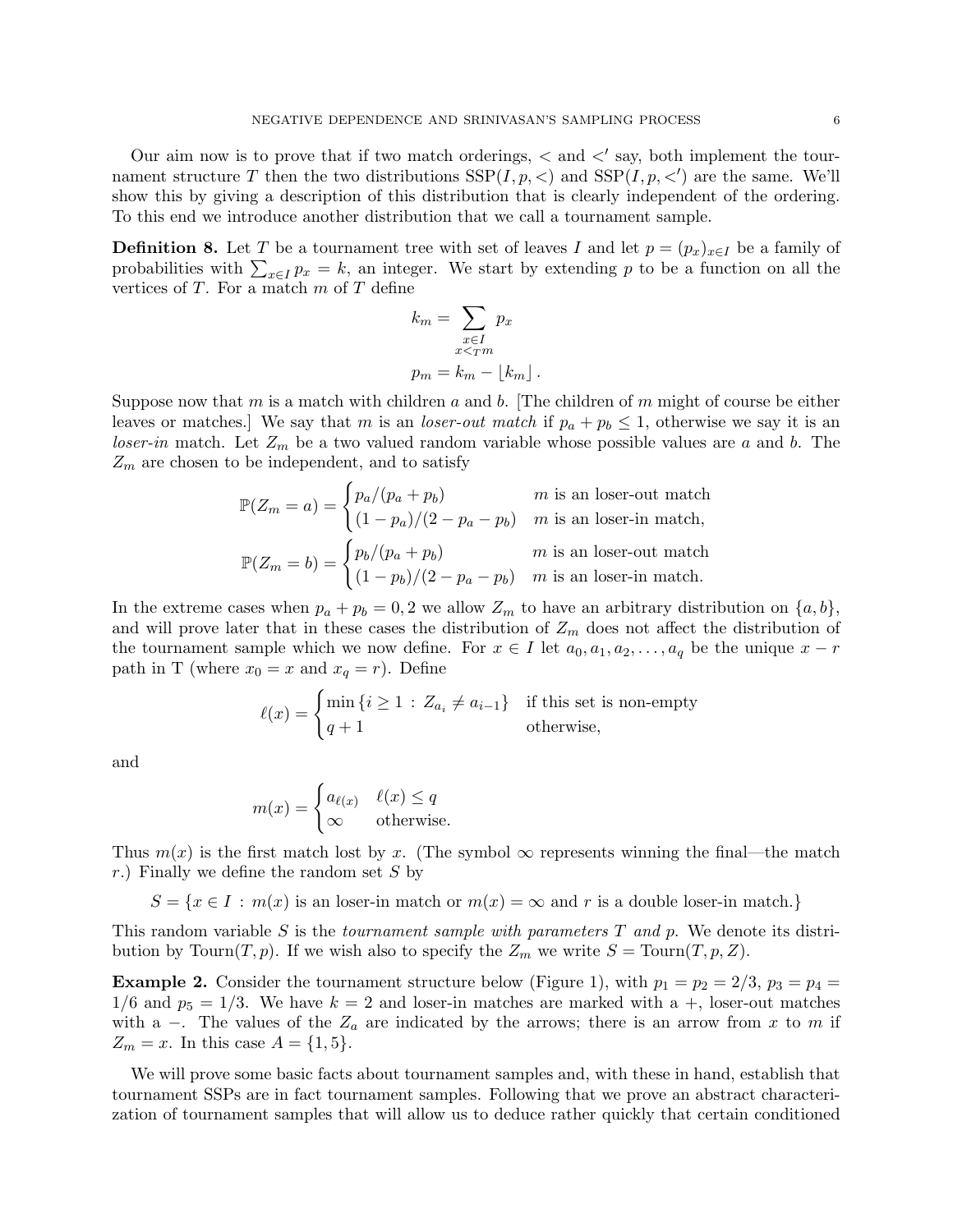

FIGURE 1. An example of a tournament sample; here  $A = \{1, 5\}$ 

tournament samples are tournament samples, and hence that they have conditional negative association.

**Lemma 3.** Suppose T is a tournament tree with set of leaves I and  $p = (p_x)_{x \in I}$  is as in Definition 8. Let m be a match in T with children x, y that are leaves, and set  $S = \text{Tourn}(T, p, Z)$ . We define S' to be the tournament sample  $S' = \text{Tourn}(T_m, p, Z)$ . [Here  $p_m$  is defined, as in Definition 8, to be  $p_x + p_y - p_x + p_y$  and we drop  $Z_m$  from the list of match results.] Then

(a) S is given in terms of  $S'$  by

$$
S = \begin{cases} S' & m \text{ is an loser-out match, } m \notin S' \\ S' \cup \{Z_m\} \setminus \{m\} & m \text{ is an loser-out match, } m \in S' \\ S' \cup \{x, y\} \setminus \{m\} & m \text{ is an loser-in match, } m \in S' \\ S' \cup \{x, y\} \setminus \{Z_m\} & m \text{ is an loser-in match, } m \notin S'. \end{cases}
$$

- (b) For any  $x \in I$  we have  $\mathbb{P}(x \in S) = p_x$ . Moreover, if some match m' has children a, b with  $p_a + p_b \in \{0, 2\}$  then the distribution of  $Z_{m'}$  does not affect the distribution of S.
- (c) S has size  $k = \sum_{x \in I} p_x$ .

*Proof.* To prove (a) let us write z for the winner of match m. Then  $z \in S$  if and only if  $m \in S'$ . On the other hand the fate of the loser of match m depends only on whether  $m$  is an loser-in match or an loser-out match.

We prove (b) by induction, noting that it is trivially correct when  $T$  is a one vertex tree. First we note that if  $p_x + p_y = 0$  then, by induction  $\mathbb{P}(m \in S') = 0$  so  $S = S'$ . The value, and hence the distribution, of  $Z_m$  is irrelevant to the distribution of S. Similarly if  $p_x + p_y = 2$  then  $\mathbb{P}(m \in S') = 1$ and  $S = S' \cup \{x, y\} \setminus \{m\}$  independently of the value of  $Z_m$ . To verify the probabilities note that if  $z \in I \setminus \{x, y\}$  we have  $\mathbb{P}(z \in S) = \mathbb{P}(z \in S') = p_z$ . On the other hand for  $z \in \{x, y\}$  we split the cases where  $0 < p_x + p_y < 2$  according to whether m is an loser-out match or an loser-in match. When  $m$  is an loser-in match we have:

$$
\mathbb{P}(z \in S) = \mathbb{P}(m \in S', Z_m = z)
$$
  
=  $\mathbb{P}(m \in S')\mathbb{P}(Z_m = z)$   
=  $p_m \frac{p_z}{p_x + p_y}$   
=  $(p_x + p_y) \cdot \frac{p_z}{p_x + p_y} = p_z.$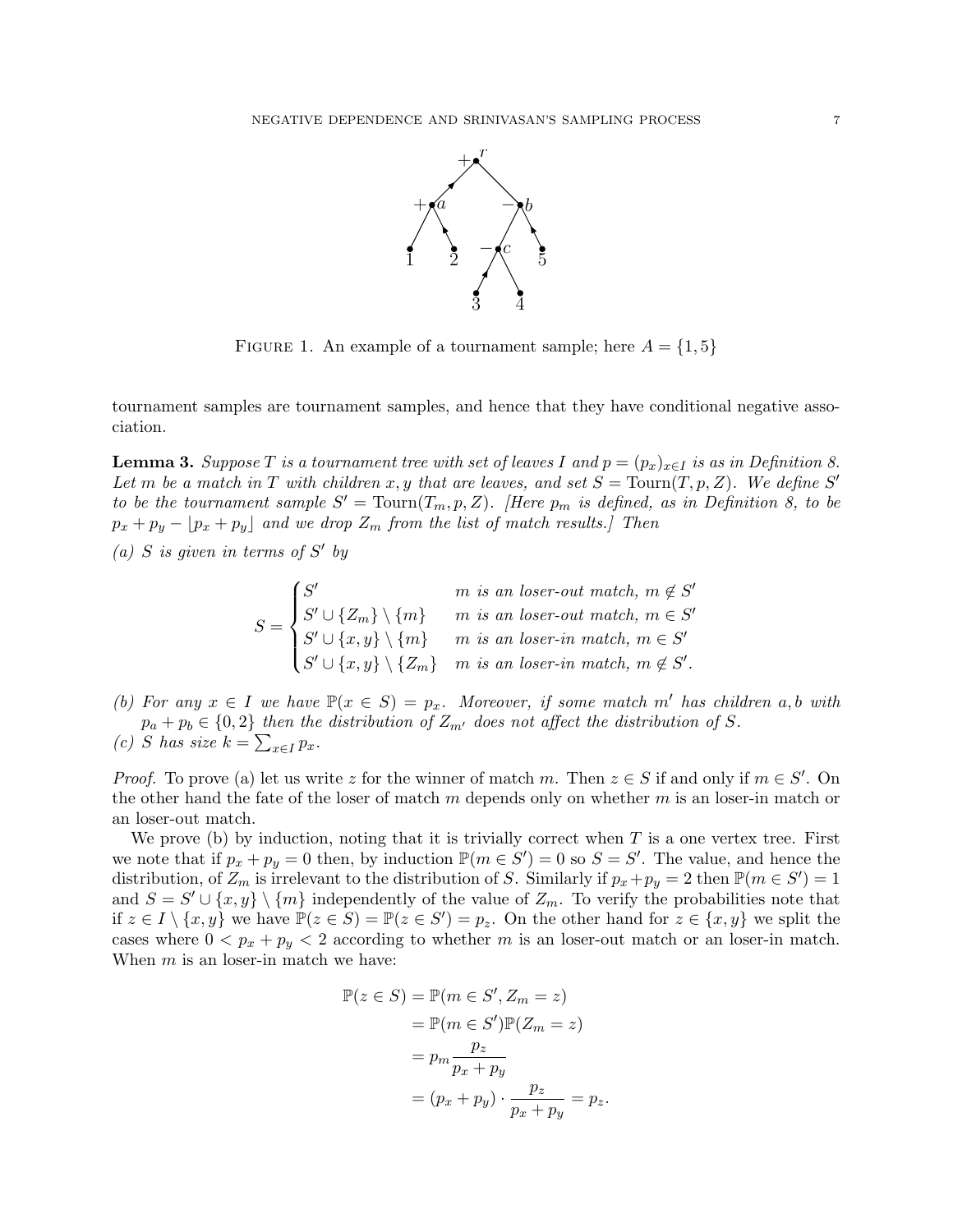Similarly, if  $m$  is an loser-out match we have:

$$
\mathbb{P}(z \in S) = \mathbb{P}(m \in S' \text{ or } Z_m \neq z)
$$
  
= 1 - \mathbb{P}(m \notin S', Z\_m = z)  
= 1 - \mathbb{P}(m \notin S')\mathbb{P}(Z\_m = z)  
= 1 - (1 - p\_m)\frac{1 - p\_z}{2 - p\_x - p\_y}  
= 1 - (1 - (p\_x + p\_y - 1)) \cdot \frac{1 - p\_z}{2 - p\_x - p\_y}  
= p\_z.

The fact that the distribution of S is unaffected by the distribution of  $Z_{m'}$  for any other double loser match  $m'$  is a straightforward consequence of the fact that, by induction, the distribution of  $S'$  is similarly unaffected. Finally we have, for  $(c)$ ,

$$
|S| = |S'| + \begin{cases} 0 & m \text{ is an loser-out match} \\ 1 & m \text{ is an loser-in match} \end{cases}
$$
  
=  $p_m + \sum_{z \in I \setminus \{x, y\}} p_z + \begin{cases} 0 & m \text{ is an loser-out match} \\ 1 & m \text{ is an loser-in match} \end{cases}$   
=  $\sum_{z \in I} p_z$ .

Now we show that tournament SSPs in fact generate tournament samples. It is easy to translate the match results in the running of the SSP into corresponding match results for the tournament sample. The only (minor) issue is that the match results for an SSP take values that are contestants, whereas those for a tournament sample refer instead to other (earlier) matches. The following definition provides the requisite translation process.

**Definition 9.** Suppose we are given an ordering  $\lt$  implementing a tournament structure T and a collection of random variables  $W_{xy}$  corresponding to the running of  $SSP(I, p, <)$ , where  $W_{xy}$  is the winner of the match between x and y (so of course  $W_{xy}$  will only be defined for some pairs  $x, y$ .) Then for  $m$  a match of  $T$  with children  $a$  and  $b$  define

$$
Z_m = \begin{cases} a & \text{there exist } x, y \text{ with } x \in T_a, y \in T_b \text{ and } W_{xy} = x \\ b & \text{there exist } x, y \text{ with } x \in T_a, y \in T_b \text{ and } W_{xy} = y. \end{cases}
$$

Similarly if  $T_{\text{turn}}(T, p, Z)$  is a tournament sample we define inductively

$$
W_m = \begin{cases} x & \text{if } m = x \text{ is a leaf} \\ W_{Z_m} & \text{if } m \text{ is a match.} \end{cases}
$$

This "fills in the brackets"; every match is labelled with the match winner. We will also write  $L_m$ for the loser of match m, defined equivalently. Then we define, for  $x, y \in I$ ,

$$
W_{xy} = \begin{cases} x & \exists \text{ match } m \text{ with children } a, b \text{ s.t. } x = W_a, y = W_b \text{ and } Z_m = a \\ y & \exists \text{ match } m \text{ with children } a, b \text{ s.t. } x = W_a, y = W_b \text{ and } Z_m = b \\ \text{undefined} & \text{otherwise.} \end{cases}
$$

 $\Box$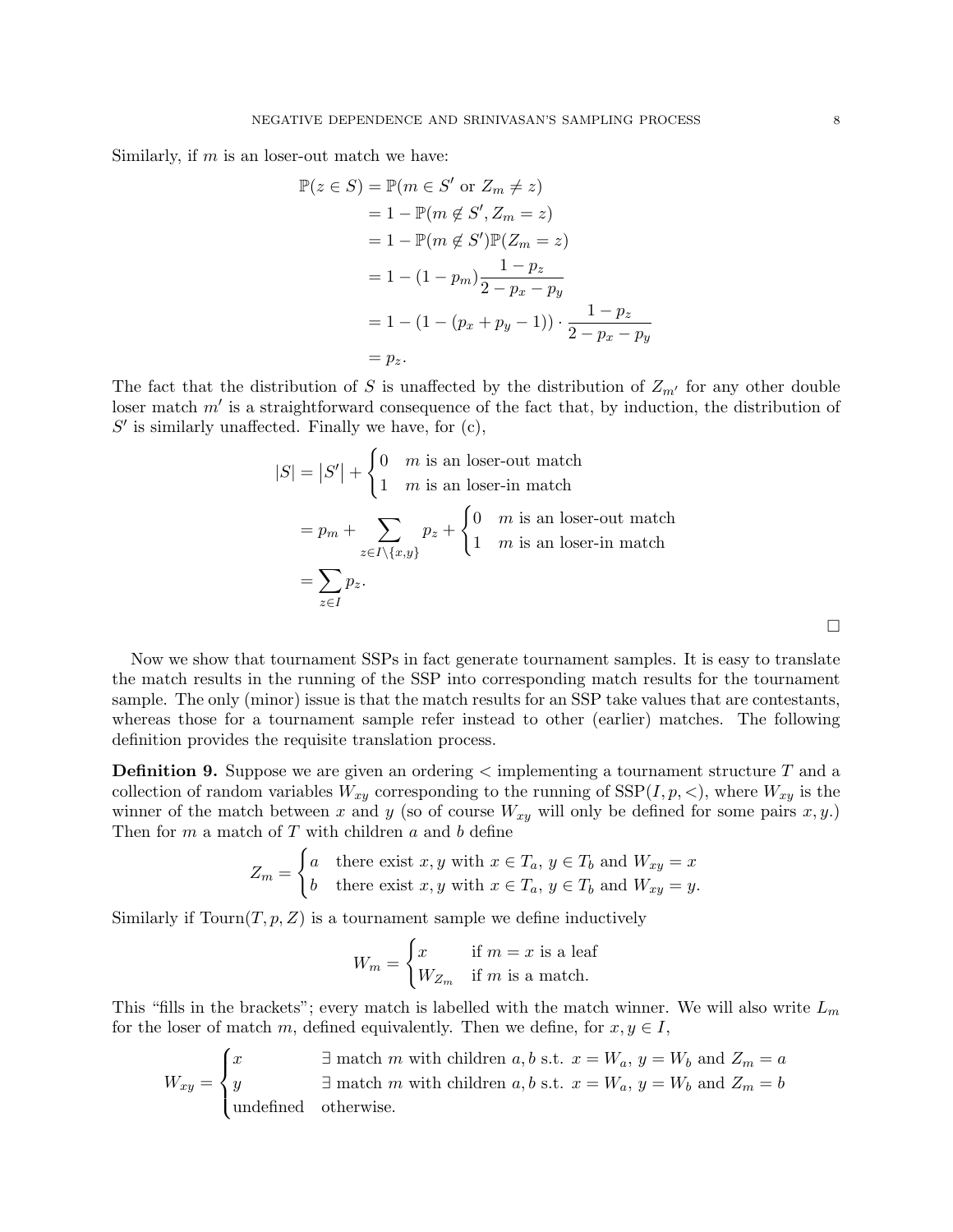**Lemma 4.** If  $\leq$  implements the tournament structure T, then a random set A distributed as  $SSP(I, p, \langle \rangle)$  has the same distribution as a tournament sample S distributed as Tourn $(T, p)$ . To be precise we have  $A = \text{Tourn}(T, p, Z)$ , where  $Z_m$  is defined as in the previous definition.

*Proof.* We proceed by induction on the number of matches in  $T$ , the result being trivial for a one vertex tree. Let  $\{x, y\}$  be the  $\leq$ -first pair, and let m be the common parent of x and y (whose existence is guaranteed by the fact that  $\lt$  implements  $T$ ). The definition of a tournament SSP makes clear that  $A' = A \setminus \{L_m\}$  is generated by a tournament SSP on the tournament tree  $T_{W_m/L_m}$ with

$$
p_m = \begin{cases} p_x + p_y & m \text{ is an loser-out match} \\ p_x + p_y - 1 & m \text{ is an loser-in match.} \end{cases}
$$

By induction

$$
A' = \mathrm{Tourn}\left(T_{W_m/L_m}, p, Z\right).
$$

Now, noting that

$$
A = \begin{cases} A' & m \text{ is an loser-out match} \\ A' \cup \{L_m\} & m \text{ is an loser-in match,} \end{cases}
$$

and comparing with Lemma 3 (equation a) we see that  $A = \text{Tourn}(T, p, Z)$ .

Knowing the result of this lemma we can define a tournament SSP as follows.

**Definition 10.** A tournament SSP with tournament structure T and probabilities  $p = (p_x)_{x \in I}$ , denoted  $TSSP(T, p)$ , is a process  $SSP(I, p, \langle)$  such that  $\langle$  implements T. Equivalently it is a random variable whose distribution is that of a tournament sample with parameters  $T$  and  $p$ .

Our goal is to prove that tournament SSP's have conditional negative association. We start by proving that they have negative association, closely following the proof of Theorem 5.1 in [1].

**Theorem 5.** If T is a tournament structure with set of leaves I and  $p = (p_x)_{x \in I}$  is a family of probabilities with  $\sum_x p_x = k \in \mathbb{N}$  and  $S \sim \text{Tourn}(T, p)$  then S has negative association.

*Proof.* We may suppose that  $S = \text{Tourn}(T, p, Z)$ . Suppose that J, K are disjoint subsets of I and that f, g are increasing functions on  $\{0,1\}^J$  and  $\{0,1\}^K$  respectively. We need to show that

 $\mathbb{E}[f(S_J)q(S_K)] \leq \mathbb{E}[f(S_J)] \mathbb{E}[q(S_K)].$ 

Pick a leaf match  $m$  (I.e., a match both of whose children, x and y say, are leaves). Then we have, by the conditional covariance formula, that

$$
cov(f(S_J), g(S_K)) = \mathbb{E}[cov(f(S_J), g(S_K) | Z_m)] + cov(\mathbb{E}[f(S_J) | Z_m], \mathbb{E}[g(S_K) | Z_m]).
$$

For the first term, note that both  $(S \setminus \{y\} | Z_m = x)$  and  $(S \setminus \{x\} | Z_m = y)$  are tournament samples (on  $T_{x/y}$  and  $T_{y/x}$  respectively). Thus, by induction,

$$
cov(f(S_J), g(S_K) | Z_m) \leq 0,
$$

hence

$$
\mathbb{E}[\text{cov}(f(S_J), g(S_K) | Z_m)] \leq 0.
$$

As far as the second term is concerned, note that  $S_{I\setminus\{x,y\}}$  is independent of  $Z_m$ , so the second term is 0 unless one of  $x, y$  belongs to J and the other to K. Without loss of generality, let us suppose

$$
\qquad \qquad \Box
$$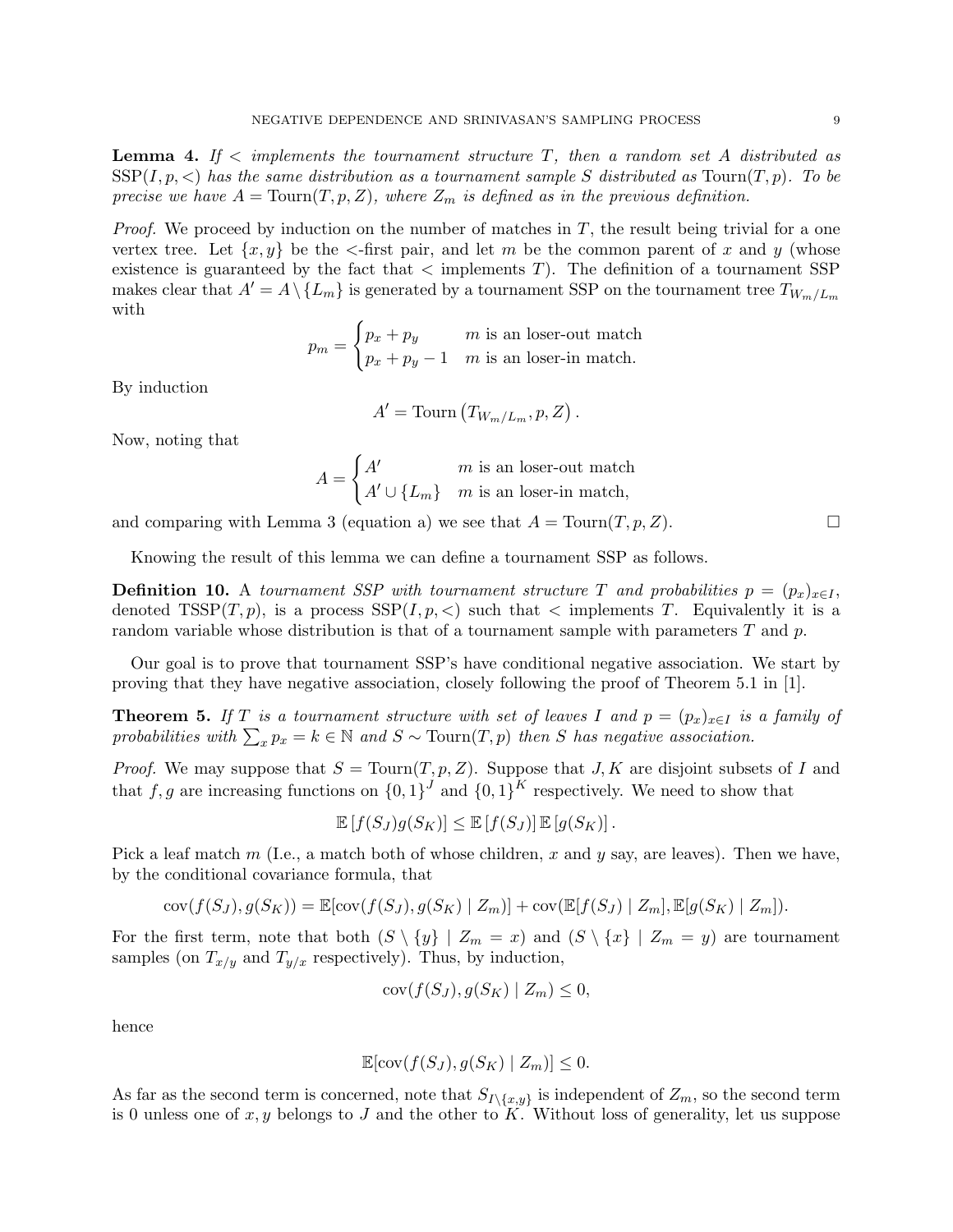that  $x \in J$  and  $y \in K$ . Suppose, firstly, that m is an loser-out match. Let  $Z = 1\mathbb{1}(Z_m = x)$ . Note that, as in Lemma 3, if we set  $S' = \text{Tourn}(T_m, p, Z)$  then S' is independent of  $Z_m$  and

$$
S = \begin{cases} S' & m \notin S' \\ S' \cup \{Z_m\} \setminus \{m\} & m \in S'. \end{cases}
$$

This makes it clear that  $\mathbb{E}[f(S_J) | Z]$  is increasing in Z since possible values of  $S_J$  are either equal for  $Z = 0$  and  $Z = 1$ , or equal apart from having  $S_x = Z$ . Similarly  $\mathbb{E}[g(S_K) | Z]$  is decreasing in Z, from which it follows immediately that

$$
cov(\mathbb{E}[f(S_J) | Z_m], \mathbb{E}[g(S_K) | Z_m]) \leq 0.
$$

The case where m is an loser-in match is similar. This time we set  $Z = 1(Z_m = y)$ . We have

$$
S = \begin{cases} S' \cup \{x, y\} \setminus \{m\} & m \in S' \\ S' \cup \{x, y\} \setminus \{Z_m\} & m \notin S'. \end{cases}
$$

Again the possible values of  $S_J$  for a given S' are either equal or differ in that  $S_x = Z$ . Again we also have that  $\mathbb{E}[g(S_K) | Z]$  is decreasing in Z, and

$$
cov(\mathbb{E}[f(S_J) | Z_m], \mathbb{E}[g(S_K) | Z_m]) \leq 0.
$$

Having shown that both terms in the conditional covariance formula are non-positive we have  $cov(f(S_J), g(S_K)) \leq 0$ , hence S has negative association.

We now establish some not-quite-so-basic properties of tournament samples, properties that, it turns out, characterize them.

**Theorem 6.** Suppose that  $S = \text{Tourn}(T, p, Z)$  is a tournament sample. For m a match of T define (recalling the definition of  $W_m$  from Definition 9)

$$
D(m) = \{z \in I : z <_T m\}
$$
  
\n
$$
S^+(m) = \begin{cases} S \setminus D(m) & W_m \notin S \\ (S \cup \{m\}) \setminus D(m) & W_m \in S \end{cases}
$$
  
\n
$$
S^-(m) = S_{D(m)} \setminus \{W_m\}
$$
  
\n
$$
N_m = |S \cap D(m)|,
$$

and recall that

$$
k_m = \sum_{\substack{x \in I \\ x < \tau m}} p_x
$$

$$
p_m = k_m - \lfloor k_m \rfloor.
$$

Then for all matches m in T,

- (a)  $S^+(m) = \text{Tourn}(T_m, p, Z)$ , where we abuse notation and write p and Z for the restrictions of p and Z to the leaves and matches of  $Z_m$  respectively.
- (b) If m's children are both leaves, x and y say, then S can be reconstructed from  $S^+(m)$  and  $Z_m$ as

$$
S = \begin{cases} S^+(m) & m \text{ is an loser-out match and } m \notin S^+(m) \\ (S^+(m) \setminus \{m\}) \cup \{Z_m\} & m \text{ is an loser-out match and } m \in S^+(m) \\ S^+(m) \cup \{x, y\} \setminus \{Z_m\} & m \text{ is an loser-in match and } m \notin S^+(m) \\ S^+(m) \cup \{x, y\} \setminus \{m\} & m \text{ is an loser-in match and } m \in S^+(m). \end{cases} \tag{1}
$$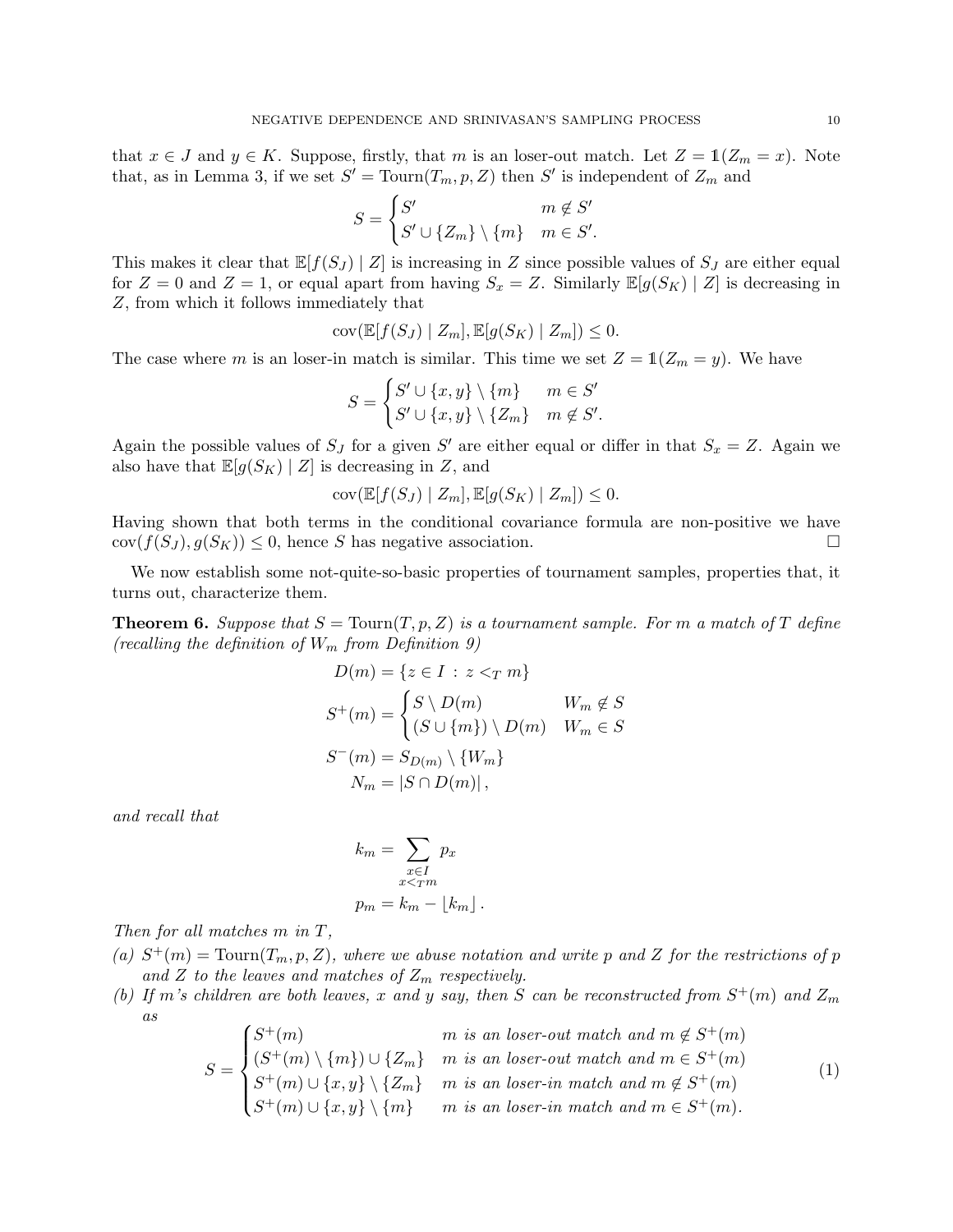$(c) \mathbb{E}(N_m) = k_m.$ 

(d) The random variables  $N_m$  satisfy

 $|k_m| = |\mathbb{E} N_m| \le N_m \le [\mathbb{E} N_m] = [k_m]$ .

(e)  $S_{D(m)}$  and  $S_{I\setminus D(m)}$  are conditionally independent given  $N_m$ .

*Proof.* Firstly, (a) is straightforward;  $T_{m}$ ,  $p$ ,  $Z$ ) contains no elements of  $D(m)$  and contains other elements of I, or the leaf m of  $T_m$ , precisely if their final loss is an loser-in match. This is exactly what  $S^+(m)$  does also. In the other direction, if we know  $S^+(m)$  then the only additional pieces of information we need to reconstruct S are  $S_x$  and  $S_y$ . The fate of the loser of match m is determined by whether  $m$  is an loser-out match or an loser-in match. On the other hand the fate of the winner is, by construction, the same as that of m in  $S^+(m)$ . This is precisely what (1) states, and thus (b) is proved. The next claim, (c), is simply linearity of expectation.

To prove (d) note that

$$
N_m = |S^-(m)| + \mathbb{1}(W_m \in S).
$$

The first term is exactly the number of loser-in matches below  $m$ , so  $N_m$  can take at most two values, and the result follows. It only remains to prove the conditional independence of  $S_{D(m)}$  and  $S_{I\setminus D(m)}$  given  $N_m$ . It is clear that  $S^+(m)$  and  $S^-(m)$  are independent since they are determined by disjoint subsets of the Z variables. Also, since from part (c) we know that  $N_m - 1(W_m \in S)$  is a constant, we wish to show that  $S_{D(m)}$  and  $S_{I\setminus D(m)}$  are conditionally independent given the random variable  $\mathbb{1}(W_m \in S)$ . Given subsets A, B of  $D(m)$  and  $I \setminus D(m)$  respectively we have,

$$
\mathbb{P}(W_m \in S) \mathbb{P}(S_{D(m)} = A, S_{I \setminus D(m)} = B, W_m \in S)
$$
  
=  $\mathbb{P}(W_m \in S) \sum_{x \in A} \mathbb{P}(S^-(m) = A \setminus \{x\}, S^+(m) = B \cup \{m\}, W_m = x, x \in S)$   
=  $\mathbb{P}(W_m \in S) \sum_{x \in A} \mathbb{P}(S^-(m) = A \setminus \{x\}, W_m = x) \mathbb{P}(S^+(m) = B \cup \{m\})$   
=  $\mathbb{P}(S^+(m) = B \cup \{m\}) \sum_{x \in A} \mathbb{P}(W_m \in S) \mathbb{P}(S^-(m) = A \setminus \{x\}, W_m = x)$   
=  $\mathbb{P}(S^+(m) = B \cup \{m\}) \sum_{x \in A} \mathbb{P}(S^-(m) = A \setminus \{x\}, W_m = x, x \in S)$   
=  $\mathbb{P}(S_{I \setminus D(m)} = B, W_m \in S) \mathbb{P}(S_{D(m)} = A, W_m \in S),$ 

where the penultimate inequality is a consequence of the fact that the event  $\{W_m \in S\}$  is independent of the event  $\{S^-(m) = A \setminus \{x\}, W_m = x\}$  since they are functions of disjoint sets of the Z variables. This is exactly the condition that  $S_{D(m)}$  and  $S_{I\setminus D(m)}$  are conditionally independent given the event  $Z_m \in S$ . A similar calculation establishes that

$$
\mathbb{P}(W_m \in S) \mathbb{P}(S_{D(m)} = A, S_{I \setminus D(m)} = B, W_m \notin S)
$$
  
= 
$$
\mathbb{P}(S_{D(m)} = A, W_m \notin S) \mathbb{P}(S_{I \setminus D(m)} = B, W_m \notin S),
$$

completing the proof.  $\Box$ 

We are now almost ready to state a theorem that characterizes those random processes that are tournament samples. Before we can do that however we need to clarify the relationship between the random variables  $S_x$  and the various  $Z_m$  where  $S = \text{Tourn}(T, p, Z)$  is a tournament sample. Note that there is more information in the random variables  $Z$  than in the sample  $S$ . Some match results are rendered irrelevant by the results of later matches. In the next lemma we prove that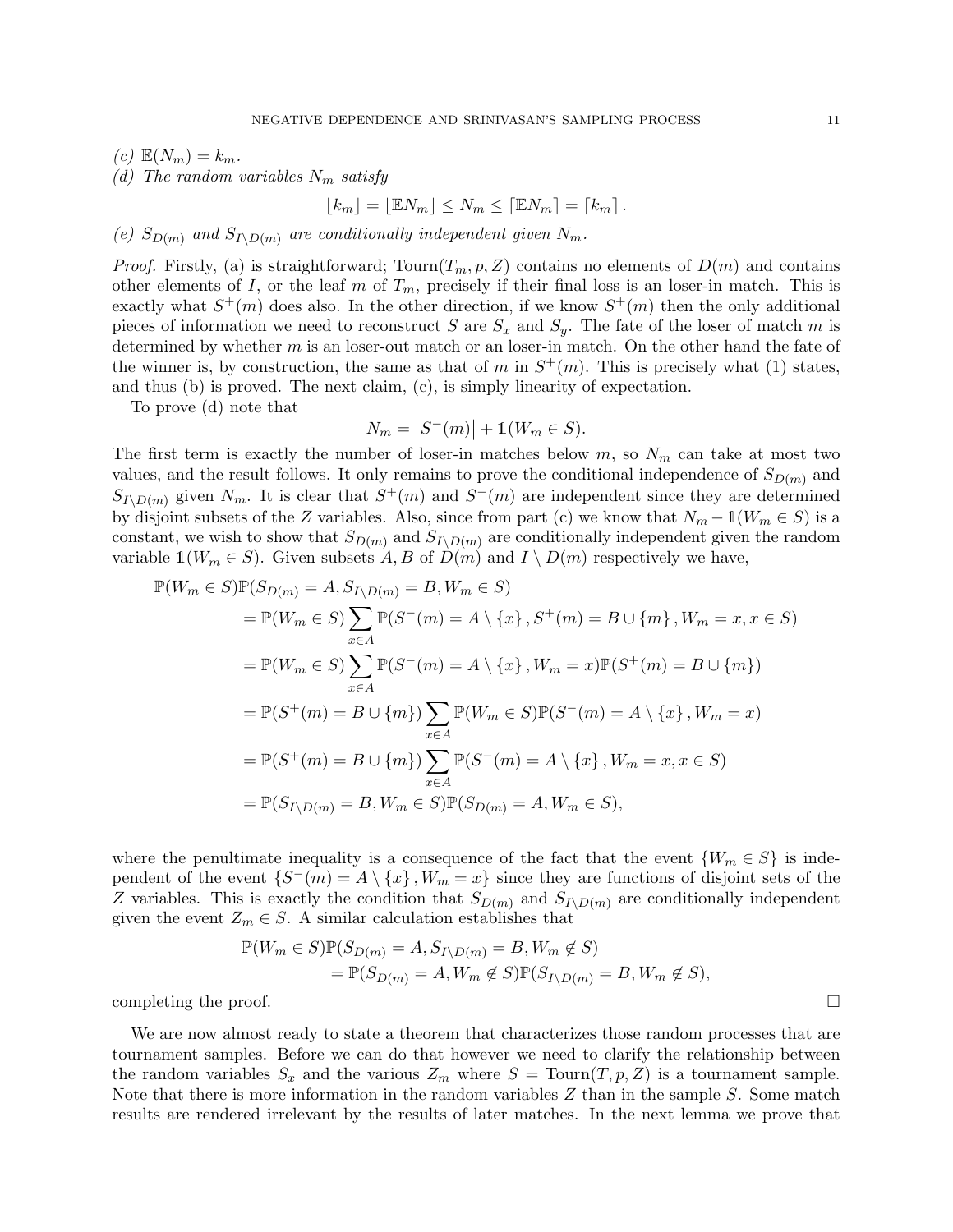this "irrelevant" information can, in a certain sense, be taken from an arbitrary source. To be more precise we would like to show that we can choose the  $Z_m$  so that they are  $(Z, S)$ -measurable, where  $Z$  is any "suitable" source of randomness. The following lemma provides the details.

**Lemma 7.** Let  $S = \text{Tourn}(T, p, Z')$  and let  $\tilde{Z} = (\tilde{Z}_m)$  be any family of independent two-valued random variables with  $\mathbb{P}(\tilde{Z}_m = a) = \mathbb{P}(Z_m' = a)$  for all matches m and all vertices a, and in addition  $\tilde{Z}$  is independent of Z'. Define, for  $a \in V(T)$ , the random variable  $X_a = N_a - \lfloor k_a \rfloor$ . If we let, for every match m with children a, b,

> $Z_m =$  $\sqrt{ }$  $\int$  $\overline{\mathcal{L}}$  $\tilde{Z}_m$   $X_a = X_b$  $a \qquad X_a = 1, X_b = 0, m \text{ is a } laser-out \text{ match}$ b  $X_a = 0, X_b = 1, m$  is a loser-out match b  $X_a = 1, X_b = 0, m$  is a loser-in match  $a \t X_a = 0, X_b = 1, m \text{ is a } laser\text{-}in \text{ }match,$

then the  $(Z_m)$  are independent,  $(\tilde{Z}, S)$ -measurable, and  $S = \text{Tourn}(T, p, Z)$ .

Proof. Notice that we have rigged the match results so as to achieve the same outcome as S; only when a match result was irrelevant did we refer to the value of  $Z_m$ . The measurability result is obvious, since  $(X_a)_{a \in V(T)}$  is S-measurable. The result is also clearly true when T has at most one match. In that case either  $k = 0, 2$  and the value of  $Z_m$  is always irrelevant, or  $k = 1$  and  $Z_m$  is defined in such a way that  $T_{\text{ourn}}(T, p, Z) = T_{\text{ourn}}(T, p, Z')$ . Moreover in the latter case

$$
\mathbb{P}(Z_m = a) = \mathbb{P}(S = \{a\}) = \mathbb{P}(Z'_m = a).
$$

Suppose now that T has at least two matches, and that  $\hat{m}$  is a leaf match of T. Consider  $S^+ = S^+(\hat{m})$ . By Theorem 6(a) we have  $S^+ = \text{Tour}(T_{\hat{m}}, p, Z')$ . We claim that also  $S^+ = \text{Tour}(T_{\hat{m}}, p, Z')$ . First note that for all  $g \in T_{\hat{m}}$  we have Tourn $(T_{\hat{m}}, p, Z)$ . First note that for all  $a \in T_{\hat{m}}$  we have

$$
N_{S^{+}}(a) = \begin{cases} N_{S}(a) & \text{if } \hat{m} \text{ is an loser-out match} \\ N_{S}(a) - 1 & \text{if } \hat{m} \text{ is an loser-in match} \end{cases}
$$

and hence

$$
N_{S^{+}}(a) - \lfloor \mathbb{E} N_{S^{+}}(a) \rfloor = N_{S}(a) - \lfloor \mathbb{E} N_{S}(a) \rfloor = X_a.
$$

Therefore we can apply induction, since the definition of  $Z_m$  will be unchanged. By Theorem 6 we know how to recover S from  $S^+$ ; we simply replace  $\hat{m}$  by  $W'_{\hat{m}}$  if it appears, and add  $L'_{\hat{m}}$  if  $\hat{m}$  is an loser-in match. (We write  $W'_m$  and  $L'_m$  for the variables defined in Definition 9 corresponding an loser-in match. the  $Z'$ .) We would like to check that it produces the same set if we perform the same operation, but based on  $Z$  instead. Well, if both (or neither) of the children are in  $S$  then everything is fine since the value of  $Z_{\hat{m}}$  is irrelevant. On the other hand if only one is in S then by construction  $W_{\widehat{m}} = W'_{\widehat{m}}.$ 

It remains to show that the  $Z_m$  are independent. As above, we have that the  $(Z_m)_{m \neq \hat{m}}$  are<br>dependent. Let the children of  $\hat{\mathfrak{m}}$  be a and u. Let f he a sequence with  $\mathbb{P}((Z_m)_{m \neq \hat{m}}) > 0$ independent. Let the children of  $\hat{m}$  be x and y. Let  $\xi$  be a sequence with  $\mathbb{P}((Z_m)_{m\neq \hat{m}} = \xi) > 0$ . Now there are two cases, depending on whether  $X_x = X_y$ , which is determined by  $\xi$ . Firstly if  $X_x = X_y$  then

$$
\mathbb{P}(Z_{\widehat{m}} = x, (Z_m)_{m \neq \widehat{m}} = \xi) = \mathbb{P}(\tilde{Z}_{\widehat{m}} = x, (Z_m)_{m \neq \widehat{m}} = \xi)
$$
  
= 
$$
\mathbb{P}(\tilde{Z}_{\widehat{m}} = x)\mathbb{P}((Z_m)_{m \neq \widehat{m}} = \xi),
$$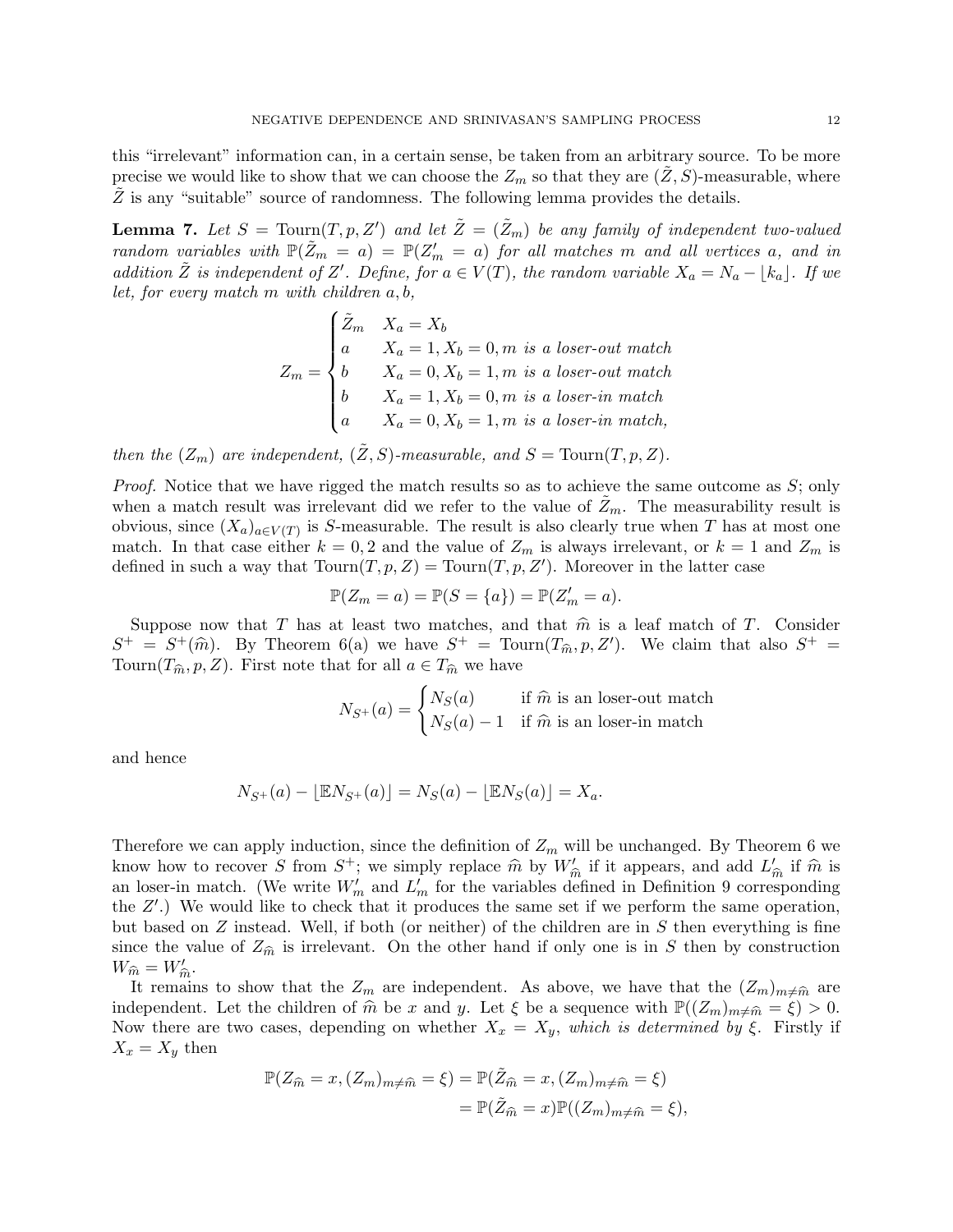since  $Z_m$  is independent of S and  $(Z_m)_{m\neq \hat{m}}$  by hypothesis. The other case is that  $X_x \neq X_y$ . If  $\hat{m}$ is a loser-out match then

$$
\mathbb{P}(Z_{\widehat{m}} = x, (Z_m)_{m \neq \widehat{m}} = \xi) = \mathbb{P}(x \in S, (Z_m)_{m \neq \widehat{m}} = \xi)
$$
  
\n
$$
= \mathbb{P}(x \in S, (Z_m)_{m \neq \widehat{m}} = \xi, N_{\widehat{m}} = 1)
$$
  
\n
$$
= \mathbb{P}(x \in S, (Z_m)_{m \neq \widehat{m}} = \xi \mid N_{\widehat{m}} = 1)\mathbb{P}(N_{\widehat{m}} = 1)
$$
  
\n
$$
= \mathbb{P}(x \in S \mid N_{\widehat{m}} = 1)\mathbb{P}((Z_m)_{m \neq \widehat{m}} = \xi \mid N_{\widehat{m}} = 1)\mathbb{P}(N_{\widehat{m}} = 1) \qquad (*)
$$
  
\n
$$
= \frac{p_x}{p_x + p_y} \mathbb{P}((Z_m)_{m \neq \widehat{m}} = \xi, N_{\widehat{m}} = 1)
$$
  
\n
$$
= \mathbb{P}(Z_{\widehat{m}} = x)\mathbb{P}((Z_m)_{m \neq \widehat{m}} = \xi).
$$

The equality (\*) follows from the facts that  $S_x$  is conditionally independent of  $S_{I\setminus D(\widehat{m})}$  given  $N_{\widehat{m}}$ , and that  $(Z_m)_{m \neq \widehat{m}}$  is  $((\tilde{Z}_m)_{m \neq \widehat{m}}, S_{I\setminus D(\widehat{m})})$ -measurable by induction. The case where  $X_x \neq X_y$  and  $\hat{m}$  is a loser-in match is similar.

We are now ready to prove our characterization of tournament SSPs. Essentially the proof is a straightforward induction, but we need to be careful in moving up from a smaller case that we have enough independence between our inductively established tournament sample and the behavior of our SSP. This is where Lemma 7 comes in.

**Theorem 8.** Let A be a random variable with values in  $\{0,1\}^I$ . Define  $p_i = \mathbb{P}(A_i = 1)$ ,  $p = (p_i)_{i \in I}$ and, for m any match in T, set  $N_m = \sum_{i \leq T^m} A_i$ . Suppose that T be a tournament structure with set of leaves I. Then  $A \sim \text{Tourn}(T, p)$  if and only if

(1) For all matches m of T,

$$
\left[\mathbb{E}(N_m)\right] \leq N_m \leq \left[\mathbb{E}(N_m)\right],
$$

(2) For any match m the variables  $A_{D(m)}$  and  $A_{I\setminus D(m)}$  are conditionally independent given  $N_m$ .

*Proof.* The implication in the forward direction follows from Theorem 6 (d) and (e).

For the backward direction, the proof proceeds by induction on the number of leaves of T. The result is trivial if T has only one vertex. Suppose then that T has at least two leaves, and let  $\hat{m}$ be a match both of whose children, x and y say, are leaves. We define a random subset  $B$  of the leaves of  $T_{\hat{m}}$  as follows. We'll describe the  ${0, 1}$ -valued variables  $B_z$  that specify whether each leaf z of  $T_{\hat{m}}$  is in or out. For leaves of the original tree we just set  $B_z = A_z$ . For the special leaf  $\hat{m}$  we compare  $|A \cap \{x, y\}|$  with its expectation and include  $\hat{m}$  if we have exceeded the expected value. I.e.,

$$
B_z = \begin{cases} N_{\hat{m}} - \lfloor \mathbb{E}(N_m) \rfloor & z = \hat{m} \\ A_z & \text{otherwise.} \end{cases}
$$

Note first that since  $\lfloor \mathbb{E}(N_{\hat{m}}) \rfloor \le N_{\hat{m}} \le \lfloor \mathbb{E}(N_{\hat{m}}) \rfloor$  we have  $B_{\hat{m}} \in \{0, 1\}$ . We'll show that B and  $T_{\hat{m}}$ satisfy the hypotheses of the theorem. To see this let us write, for m a match in  $T_{\hat{m}}$ ,

$$
M_m = \sum_{z < T_{\widehat{m}} m} B_z
$$

Note that all matches m of  $T_{\hat{m}}$  are also matches of T and moreover  $M_m = N_m$ . Thus (1) is trivially satisfied. The required conditional independence follows from that of the  $A_z$ . Thus, by induction,  $Y \sim \text{Tourn}(T_m, q)$  where  $q_{\hat{m}} = p_x + p_y - \lfloor p_x + p_y \rfloor$  and otherwise  $q_z = p_z$ . Thus there exist random variables  $Z_m$  for each match of  $T_{\hat{m}}$  such that  $B = \text{Tourn}(T_{\hat{m}}, q, Z)$ . By Lemma 7 we can assume that there are random variables Z independent of A such that Z is  $(Z, B)$ -measurable. We will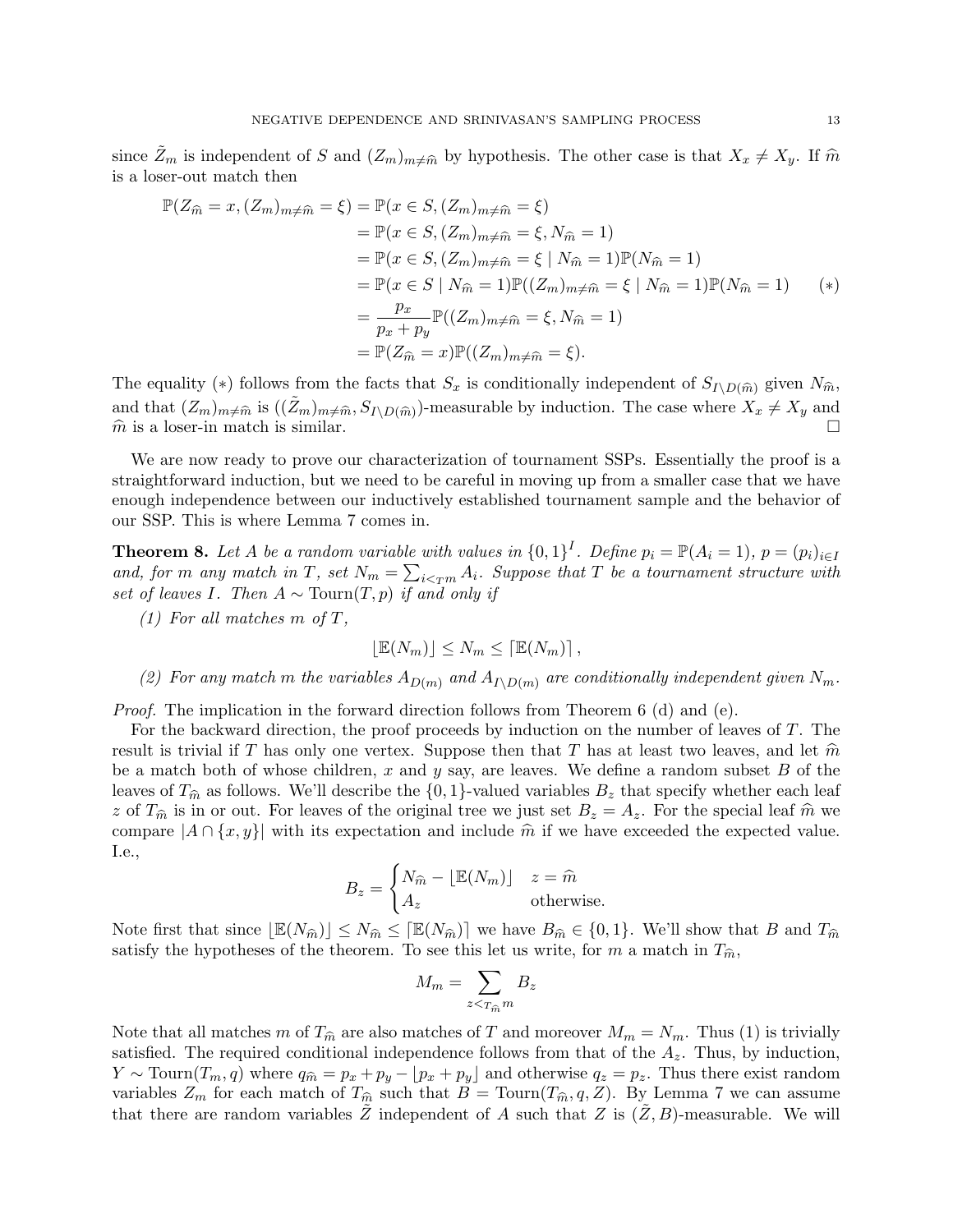now make a careful choice of a Bernoulli random variable  $Z_{\hat{m}}$  such that  $A = \text{Tour}(T, p, Z)$ . We start by letting  $Z_0$  be a random variable, independent of  $Z$  and  $B$ , distributed as

$$
Z_0 \sim \begin{cases} \text{Bernoulli}\left(\frac{p_x}{p_x + p_y}\right) & p_x + p_y < 1\\ \text{Bernoulli}\left(\frac{1 - p_x}{2 - p_x - p_y}\right) & p_x + p_y \ge 1. \end{cases}
$$

Then we set

$$
Z_{\widehat{m}} = \begin{cases} Z_0 & \text{if } N_{\widehat{m}} = 0 \text{ or } N_{\widehat{m}} = 2 \\ x & \text{if } A_x = 1, A_y = 0 \text{ and } \widehat{m} \text{ is a loser-out match} \\ y & \text{if } A_x = 0, A_y = 1 \text{ and } \widehat{m} \text{ is a loser-out match} \\ y & \text{if } A_x = 1, A_y = 0 \text{ and } \widehat{m} \text{ is a loser-in match} \\ x & \text{if } A_x = 0, A_y = 1 \text{ and } \widehat{m} \text{ is a loser-in match.} \end{cases}
$$

For this  $Z_{\hat{m}}$  it is straightforward to check, from (1), that  $A = \text{Tour}(T, p, Z)$ ; in the cases where  $Z_{\hat{m}}$  is defined to be  $Z_{\hat{m}}$  its value is ignored in the calculation of  $\text{Turn}(T, p, Z)$  in the other cases  $Z_{\hat{m}}$  is defined to be  $Z_0$  its value is ignored in the calculation of Tourn $(T, p, Z)$ , in the other cases it is chosen to have the correct value to ensure that  $A = \text{Tourn}(T, p, Z)$ .

It remains of course to prove that  $Z_{\hat{m}}$  is independent of the other  $Z_m$  and has the right distribution. For any fixed sequence  $\zeta = (\zeta_m)_{m \neq \hat{m}}$  we wish to show that  $\mathbb{P}(Z_{\hat{m}} = x | (Z_m)_{m \neq \hat{m}} = \zeta)$  has the appropriate value. We split into two cases according to whether  $\hat{m}$  is a loser-in or a loser-out match. If it a loser-out match then we have

$$
\mathbb{P}(Z_{\hat{m}} = x \mid (Z_m)_{m \neq \hat{m}} = \zeta) = \mathbb{P}(Z_{\hat{m}} = x \mid (Z_m)_{m \neq \hat{m}} = \zeta, N_{\hat{m}} = 1)\mathbb{P}(N_{\hat{m}} = 1) +
$$
  
\n
$$
\mathbb{P}(Z_{\hat{m}} = x \mid (Z_m)_{m \neq \hat{m}} = \zeta, N_{\hat{m}} = 0)\mathbb{P}(N_{\hat{m}} = 0)
$$
  
\n
$$
= \mathbb{P}(A_x = 1 \mid (Z_m)_{m \neq \hat{m}} = \zeta, N_{\hat{m}} = 1)\mathbb{P}(N_{\hat{m}} = 1) +
$$
  
\n
$$
\mathbb{P}(Z_0 = 1)\mathbb{P}(N_{\hat{m}} = 0)
$$
  
\n
$$
= \mathbb{P}(A_x = 1 \mid N_{\hat{m}} = 1)\mathbb{P}(N_{\hat{m}} = 1) + \mathbb{P}(Z_0 = 1)\mathbb{P}(N_{\hat{m}} = 0)
$$
  
\n
$$
= \frac{p_x}{p_x + p_y} (\mathbb{P}(N_{\hat{m}} = 1) + \mathbb{P}(N_{\hat{m}} = 0))
$$
  
\n
$$
= \frac{p_x}{p_x + p_y}.
$$

The third equality follows from the conditional independence of  $A_x$  and  $A_y$  from  $A_z, z \notin \{x, y\}$ , together with the independence of  $\tilde{Z}$  from A and the  $(Z, (A_z)_{z\neq x,y})$ -measurability of Z. The fourth is a simple calculation: we have

$$
\mathbb{P}(A_x = 1 \land N_{\hat{m}} = 1) = \mathbb{P}(A_x = 1) = p_1,
$$

and, since  $N_{\hat{m}}$  is a Bernoulli random variable,

$$
\mathbb{P}(N_{\widehat{m}} = 1) = \mathbb{E}(N_{\widehat{m}}) = \mathbb{E}(A_x) + \mathbb{E}(A_y) = p_1 + p_2.
$$

The other case is when  $\hat{m}$  is a loser-in match; this case is proved entirely analogously.

**Corollary 9.** If  $S \sim \text{Tourn}(T, p)$ , *J* is a subset of *I*, and  $\zeta = (\zeta_i)_{i \in J}$  then the random variable  $S' = (S \mid S_J = \zeta)$  is distributed as  $T_{\text{current}}(T, q)$  where  $q_x = \mathbb{P}(i \in S \mid S_J = \zeta)$ .

*Proof.* We need merely check the conditions of Theorem 8. For a match m in T we write  $M_m =$  $\sum_{x \leq T} S'_x$ . Since S is a tournament sample  $M_m$  takes at most two adjacent values, so certainly S' satisfies (1). Now we need to prove that for m a match of T we have  $S'_{D(m)}$  and  $S'_{I\setminus D(m)}$ conditionally independent given  $M_m$ . Of the "fixed" values  $S_J = \zeta$  some are in  $D(m)$  and some are not. Let's write  $J_1 = D(m) \cap J$ ,  $J_2 = J \setminus D(m)$  and  $\zeta_1, \zeta_2$  for the restriction of  $\zeta$  to  $J_1, J_2$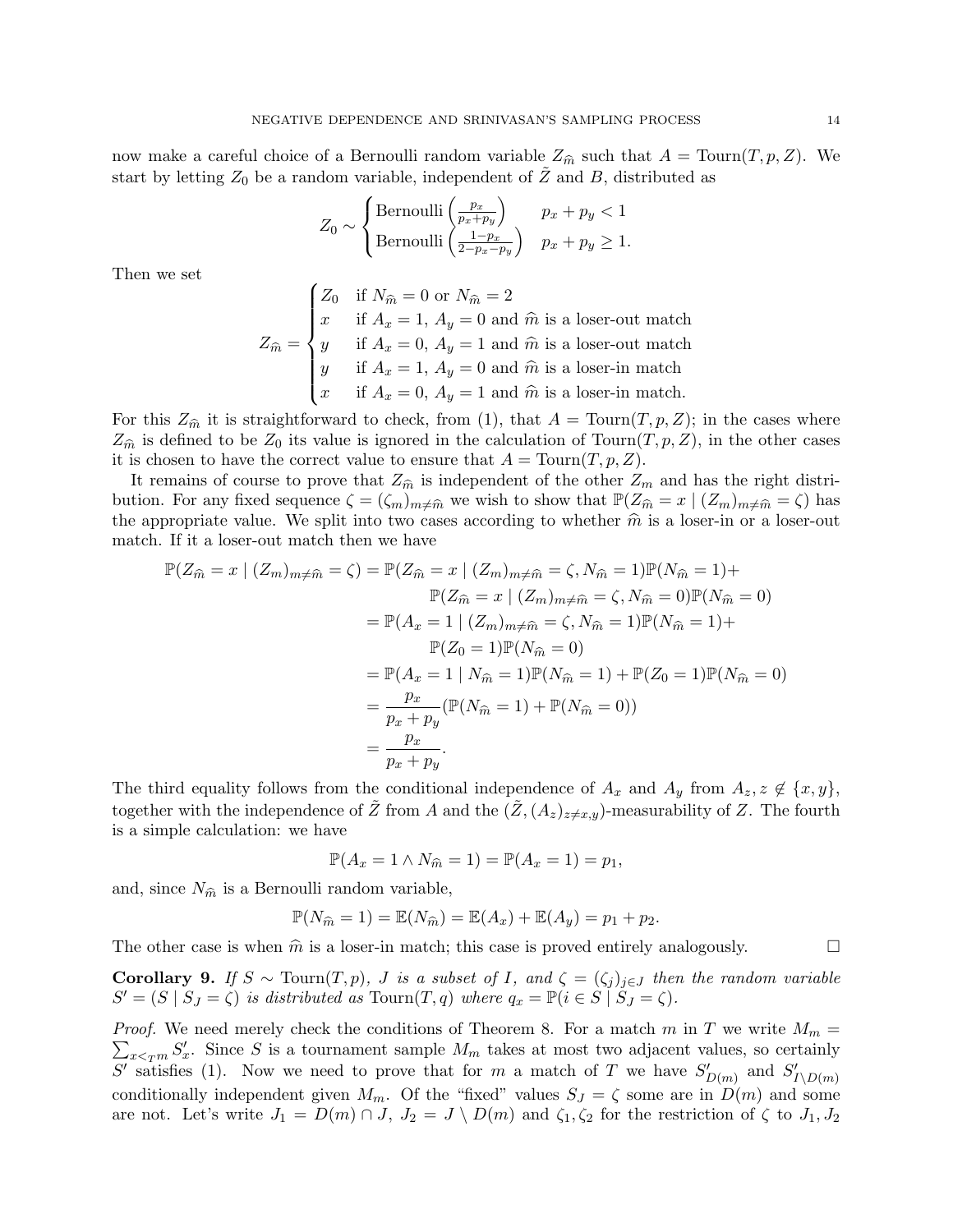respectively. Suppose then that  $\xi, \psi$  are possible values for  $S'_{D(m)}$  and  $S'_{N(D(m))}$  respectively. [In particular we know that  $\xi$  restricted to  $J_1$  equals  $\zeta_1$  and similarly  $\psi$  restricted to  $J_2 = \zeta_2$ .

$$
\mathbb{P}(S'_{D(m)} = \xi \mid S'_{I \setminus D(m)} = \psi, M_m = k) = \frac{\mathbb{P}(S'_{D(m)} = \xi, S'_{I \setminus D(m)} = \psi, M_m = k)}{\mathbb{P}(S'_{I \setminus D(m)} = \psi, M_m = k)} \n= \frac{\mathbb{P}(S_{D(m)} = \xi, S_{I \setminus D(m)} = \psi, N_m = k) / \mathbb{P}(S_J = \zeta)}{\mathbb{P}(S_{J_1} = \zeta_1, S_{I \setminus D(m)} = \psi, N_m = k) / \mathbb{P}(S_J = \zeta)} \n= \frac{\mathbb{P}(S_{D(m)} = \xi, N_m = k)}{\mathbb{P}(S_{J_1} = \zeta_1, N_m = k)} \n= \mathbb{P}(S'_{D(m)} = \xi \mid M_m = k).
$$

This proves the conditional independence of  $S'_{D(m)}$  and  $S'_{I\setminus D(m)}$  given  $M_m$ , which, by Theorem 8, proves the corollary.

It is now immediate to deduce the main result of our paper, that tournament SSPs have conditional negative association.

#### Theorem 10. TSSPs have conditional negative association.

Proof. By Corollary 9 we know that conditioned TSSPs are themselves TSSPs. These have negative association by Theorem 5. Thus TSSPs have conditional negative association.  $\Box$ 

### 4. Orderings implementing a given tournament structure

Finally in this section we characterize those edge orderings that implement a given tournament structure T.

**Theorem 11.** An ordering  $\lt$  on  $\binom{I}{2}$  $\binom{I}{2}$  implements a tournament structure T if and only if for all  $x, y, z \in I$  with match $(x, y) \leq_T \text{match}(y, z)$ , we have  $\{x, y\} \leq \{y, z\}.$ 

Before proving the theorem we state and prove a lemma. For this purpose it will be useful to give a name to the property in the theorem.

**Definition 11.** Given an ordering  $\lt$  on I and a tournament structure T with set of leaves I we say that  $\lt$  is *compatible* with T if for all  $x, y, z \in I$  we have

$$
match(x, y) <_T match(y, z) \implies \{x, y\} < \{y, z\}.
$$

**Lemma 12.** Suppose  $\langle$  is an ordering compatible with a tournament structure T. Let  $\{x, y\}$  be the  $\lt$ -first pair. Then x and y have a common parent,  $\lt|_{I\setminus\{y\}}$  is compatible with  $T_{x/y}$ , and  $\lt|_{I\setminus\{x\}}$ is compatible with  $T_{y/x}$ .

*Proof.* For the first claim, suppose that x and y do not have a common parent. Let  $m = \text{match}(x, y)$ . At most one of  $x, y$  is a child of m, so let us suppose, without loss of generality, that y is not an immediate child of m. Thus the parent p of y is not m. The sub-tree below p has at least two leaves, and thus there is some leaf other than y below p. Pick one such and call it z. Now we have

$$
\mathrm{match}(z, y) = p <_T m = \mathrm{match}(y, x),
$$

but  $\{z, y\} \nless \{y, x\}$ , contradicting the compatibility of  $\langle z \rangle$ .

We will show that  $\langle |I\rangle_{\{y\}}$  is compatible with  $T_{x/y}$ ; the other case is clearly identical. Let us write p for the common parent of x and y. The ordering  $\langle T_{x/y}$  is a restriction of the ordering  $\langle T, \text{ bearing} \rangle$ in mind that both y and p have been removed to get to  $T_{x/y}$ . Moreover for all leaves  $u, w \neq y$  we have match $T_{x/y}(u, w) = \text{match}_T(u, w)$ . Consider then a triple  $a, b, c \in I$  of vertices of the reduced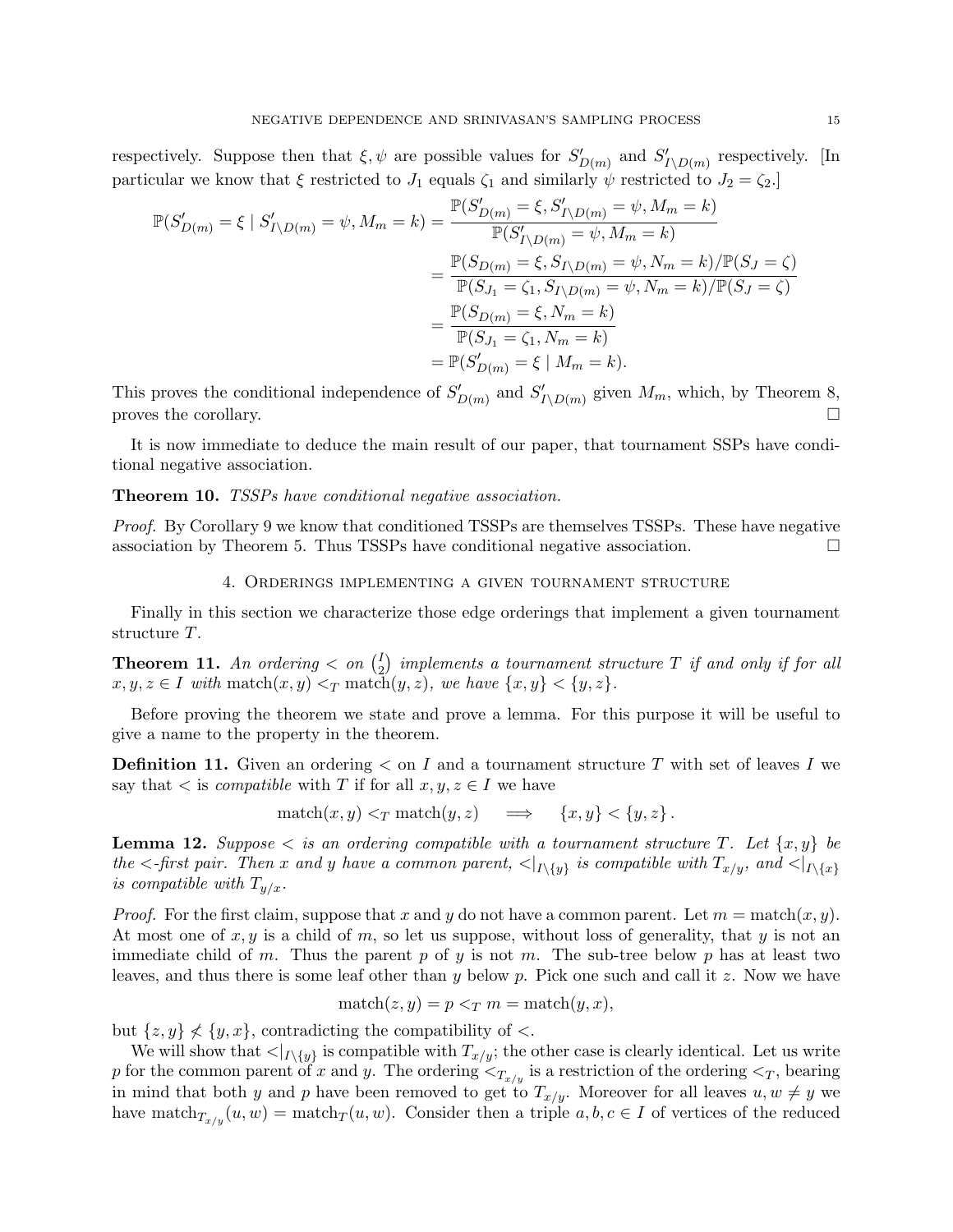

FIGURE 2. In this tournament structure we have

 $\text{match}(a, c) = m_1 >_T m_2 = \text{match}(b, c).$ 

Any match ordering  $\lt$  implementing  $T$  must have  $\{b, c\} \lt \{a, c\}.$ 

tree  $T_{x/y}$ . We must show that if  $\text{match}_{T_{x/y}}(a, b) \leq_{T_{x/y}} \text{match}_{T_{x/y}}(b, c)$ , then  $\{a, b\} < \{b, c\}$ . Clearly none of a, b, c is y or p, so  $\text{match}_T(a, b) <_T \text{match}_T(b, c)$ , therefore  $\{a, b\} < \{b, c\}$ , as required.

 $\Box$ 

*Proof of Theorem 11.* The lemma above establishes, by induction, that if  $\lt$  is compatible with a tournament structure T then  $\lt$  implements T. (The base case is trivial.)

For the other direction, suppose that  $\lt$  implements a tournament structure T with leaf set I, and yet, for some  $x, y, z \in I$  with match $(x, y) >_T$  match $(y, z)$ , we have  $\{x, y\} < \{y, z\}$ . We may suppose that our counterexample is vertex minimal, in which case  $\{x, y\}$  must be the  $\leq$ -first pair (otherwise we could consider  $T_{u/v}$ , where  $\{u, v\}$  is <-first). But x, y do not have a common parent; to be precise match $(y, z) <_T$  match $(x, y)$ . This contradicts the definition of  $\lt$  implementing T.  $\Box$ 

## 5. Further Directions

There are still a large number of natural open questions in this area. In general it would certainly be interesting to know whether there are other classes of SSPs that have conditional negative association, or indeed negative association. However the most interesting question concerns a related process called a random ordering SSP. In this process we start by picking an ordering from some distribution on the set of all orderings on  $\binom{I}{2}$  $\binom{1}{2}$ , and then we run an SSP using this ordering. The techniques in this paper seem to offer very little traction in this more general setting. Even proving that a random ordering SSP that starts by picking a random linear ordering on I has negative association seems a difficult task.

#### **REFERENCES**

- 1. Devdatt Dubhashi, Johan Jonasson, and Desh Ranjan, Positive influence and negative dependence, Combin. Probab. Comput. 16 (2007), no. 1, 29–41. MR MR2286510 (2008h:62035)
- 2. Devdatt Dubhashi and Desh Ranjan, Balls and bins: a study in negative dependence, Random Structures Algorithms 13 (1998), no. 2, 99–124. MR MR1642566 (99k:60048)
- 3. Tomás Feder and Milena Mihail, *Balanced matroids*, STOC '92: Proceedings of the twenty-fourth annual ACM symposium on Theory of computing (New York, NY, USA), ACM, 1992, pp. 26–38.
- 4. G. R. Grimmett and S. N. Winkler, Negative association in uniform forests and connected graphs, Random Structures Algorithms 24 (2004), no. 4, 444–460. MR MR2060630 (2004m:60014)
- 5. Kumar Joag-Dev and Frank Proschan, Negative association of random variables, with applications, Ann. Statist. 11 (1983), no. 1, 286–295. MR MR684886 (85d:62058)
- 6. Robin Pemantle, Towards a theory of negative dependence, J. Math. Phys. 41 (2000), no. 3, 1371–1390, Probabilistic techniques in equilibrium and nonequilibrium statistical physics. MR MR1757964 (2001g:62039)